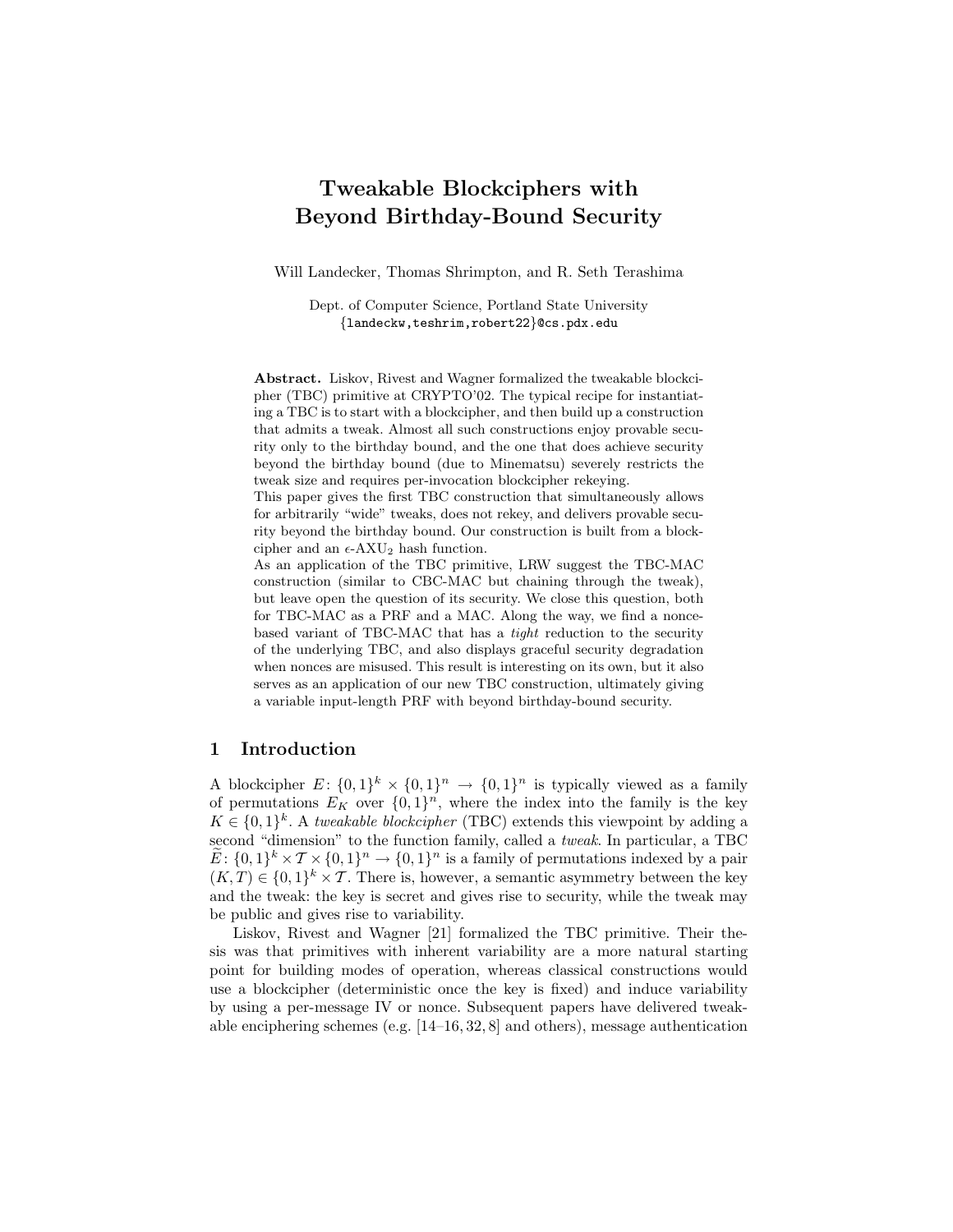codes(e.g [28]), and authenticated encryption (e.g. [27, 28, 20]) modes of operation. The Skein [30] hash function has a TBC at its core. TBC-based constructions have found widespread practical application for full-disk encryption.

BUILDING TBCs. There are few dedicated TBC designs: the Hasty Pudding [29] and Mercy [10] ciphers natively admit tweaks. The more common approach is to start from a blockcipher and build up a TBC, incorporating support for a tweak without (one hopes) sacrificing whatever security the original blockcipher offered. The original LRW paper itself gave two constructions, which we call LRW1 and LRW2. The former construction is  $LRW1[E]_K(T, X) = E_K(T \oplus E_K(X))$  and it is secure tweakable-PRP<sup>1</sup> if the underlying *n*-bit blockcipher  $E$  is a secure PRP, although there is a birthday-type loss in the reduction. (That is, the security bound becomes vacuous around  $2^{n/2}$  queries.) In addition to birthday-bound security, the tweakspace is limited to  $\mathcal{T} \subseteq \{0,1\}^n$ . The second LRW construction LRW2[H,  $E|_{h,K}(T, X) = h(T) \oplus E_K(X \oplus h(T))$  avoids this length restriction by hashing the tweak. LRW prove that this is a tweakable strong-PRP when  $E$  is a secure strong-PRP and h is a random element of an  $\epsilon$ -almost 2-xor-universal  $(\epsilon$ -AXU<sub>2</sub>) hash function family H. But here, too, one finds only birthday-bound security. Variations on the LRW constructions, for example Rogaway's XE and XEX constructions [28], similarly offer provable security only to the birthday bound.

Tweakable blockciphers with beyond birthday-bound (BBB) security may be of particular interest for applications such as large-scale data-at-rest protection, where key management and negotiation issues seem likely to drive up the amount of data protected by a single key. Also, when legacy restrictions require the use of Triple-DES (where  $n = 64$ ), delivering BBB security has obvious benefits. We also note that OCB mode [28] would deliver BBB authenticated-encryption security if constructed over a BBB tweakable blockcipher; other TBC-based constructions with (tight) security reductions to the security of the underlying TBC would similarly benefit.

Nonetheless, constructions of TBCs with BBB security are rare. One due to Minematsu [24] achieves BBB security, but only admits short tweaks (e.g.  $\mathcal{T} =$  ${0,1}^{n-m}$  for  $m \geq n/2$ ). It requires two blockcipher calls per TBC invocation, and suffers an additional performance penalty by rescheduling one blockcipher key whenever the tweak changes. This last point also violates a TBC design goal, that changing a tweak should more efficient than changing a key.

<sup>&</sup>lt;sup>1</sup> This notion is formally defined in Section 2. Informally, a TBC  $\widetilde{E}$  is a secure tweakable-PRP if, for a random and secret key K, the family of mappings  $\widetilde{E}_K(\cdot, \cdot)$ is computationally indistinguishable from a family of random permutations. The tweakable strong-PRP notion allows for inverse queries, too.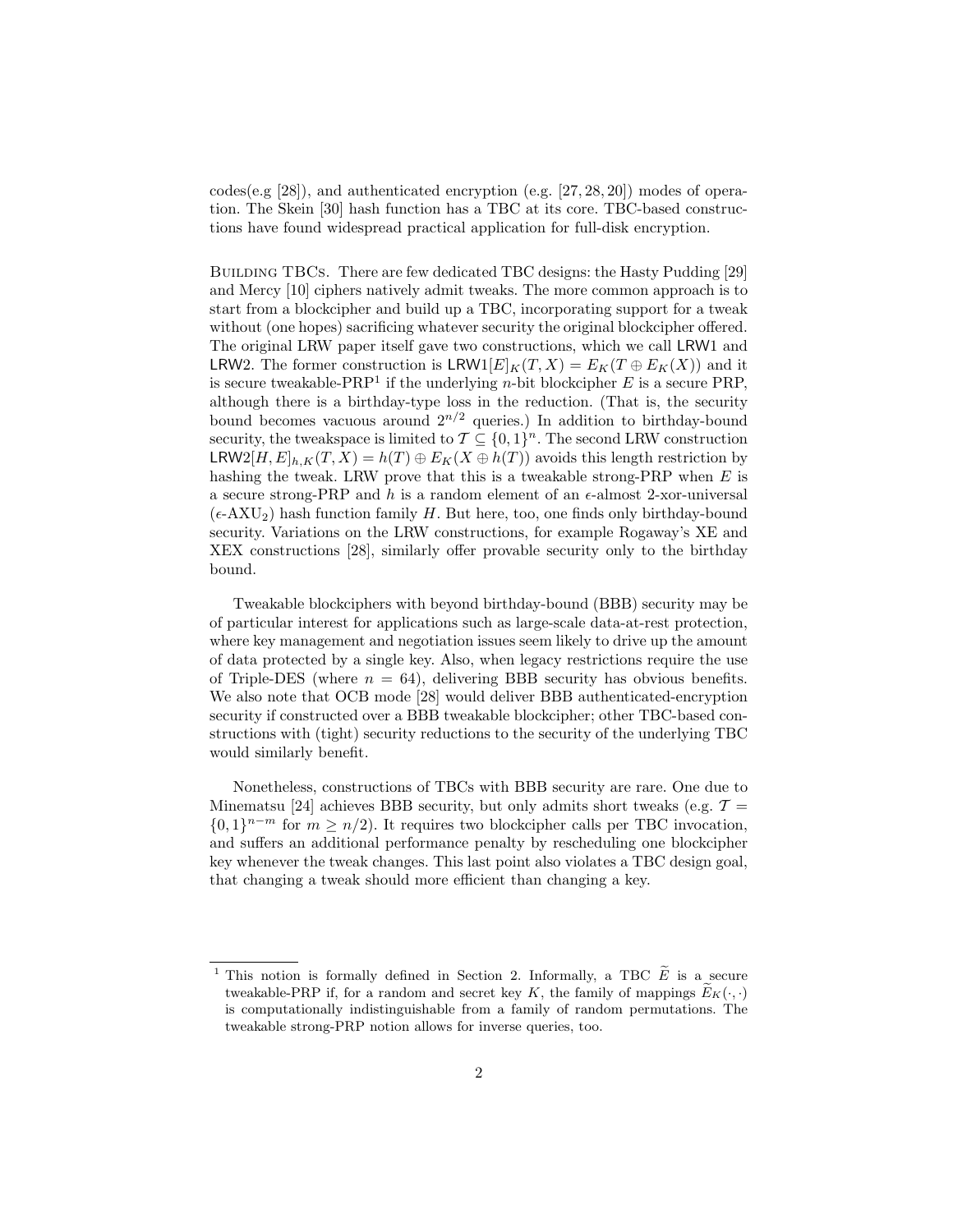A New Construction with BBB Security: CLRW2. Our main technical result is the first TBC construction that has strong tweakable-PRP security beyond the birthday bound, admits essentially arbitrary tweaks, and does not require per-invocation rekeying of any of the underlying objects.



Fig. 1. The CLRW2 Construction.

We call this the *Chained* LRW2 (CLRW2) construction, since it can be written as  $\mathsf{LRW2}[H, E]_{h_2, K_2}(T, \mathsf{LRW2}[H, E]_{h_1, K_1}(T, X)).$  The bulk of the paper is dedicated to showing that when E is a secure strong-PRP and H is an  $\epsilon$ -AXU<sub>2</sub> hash function family with  $\epsilon = 2^{-n}$ , the CLRW2 TBC is a strong tweakable-PRP with security against adaptive attackers making  $\mathcal{O}(2^{2n/3})$  queries. Figure 2 gives a graphical comparison of our security bound and the birthday bound.

We also consider some variations of CLRW2, for example omitting internal xors, or keying the two blockciphers with the same key.

Note that there are many efficient constructions of  $\epsilon$ -AXU<sub>2</sub> families with  $\epsilon \approx 2^{-n}$  and, except perhaps for very long tweaks, the running time of CLRW2 is likely to be dominated by the two blockcipher calls.

Analyzing the TBC-MAC construction and variants. In addition to formalizing the TBC primitive, LRW suggested TBC-based constructions for (authenticated) encryption, hashing and message authentication. The last of these has yet to receive formal analysis, so we consider it. The basic TBC-MAC construction operates as follows. Fix  $k, n > 0$  and let  $\tilde{E}: \{0,1\}^k \times \{0,1\}^n \times$  $\{0,1\}^n \to \{0,1\}^n$  be a tweakable blockcipher. Fix  $T_0 \in \{0,1\}^n$ . Then for any key  $K \in \{0,1\}^k$  and a plaintext  $M = M_1, \ldots, M_b$  consisting of *n*-bit blocks, define TBCMAC $[\widetilde{E}]_K(M) = T_b$  where  $T_i \leftarrow \widetilde{E}_K(T_{i-1}, M_i)$  for all  $i \in [1..b]$ . This is the TBC-MAC (over  $\hat{E}$ ) of the input M. It is intuitive to think of TBC-MAC as analogous to CBC-MAC. Indeed, if  $E_K(T, X) = E_K(T \oplus X)$  then we have the CBC-MAC construction. But perhaps by abstracting away the details of  $\overline{E}$ one can achieve better security than that offered by CBC-MAC? This seems a reasonable expectation, since an attacker can directly influence the input to the blockcipher  $E$  in CBC-MAC via the exclusive-or operation, but no such influence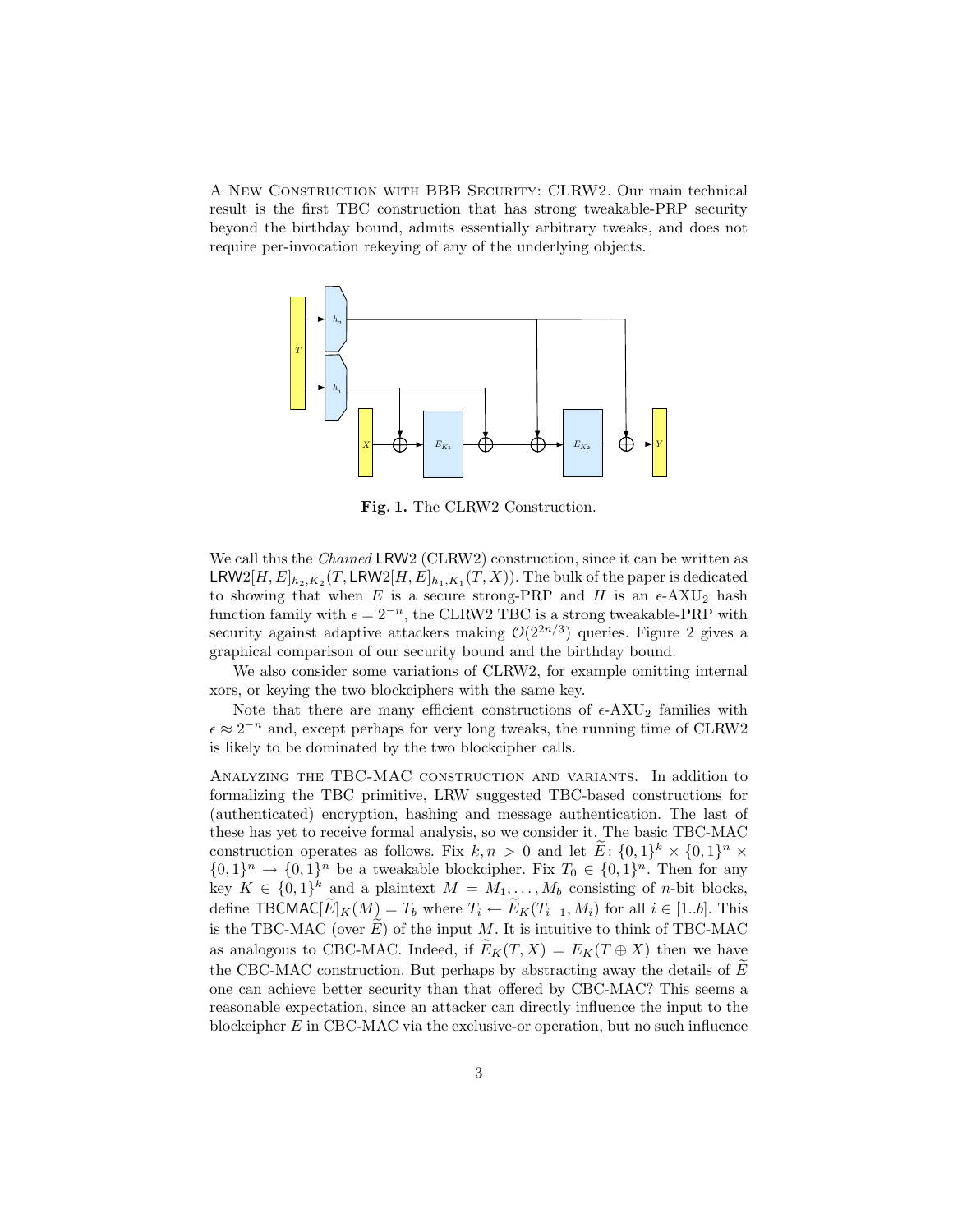is guaranteed when the chaining value (the tweak) is separated from the plaintext input block. Moreover, it is easy to build TBCs with tweak inputs that are much larger than  $n$  bits (LRW already gave one way), and exploiting this may allow for simple twists on the basic TBC-MAC that give better security.

We first consider TBC-MAC as a variable-input-length pseudorandom function (VIL-PRF). We show that it is secure if the underlying TBC is secure tweakable-PRP. Like CBC-MAC, however, TBC-MAC has only birthday-bound security. A small benefit is that this result is not restricted to prefix-free encoded inputs as it is for CBC-MAC. Actually, one can view TBC-MAC as an instance of the Merkle-Damgård iteration  $[23, 11]$  over a compression function with a dedicated key input. In this setting Bellare and Ristenpart [3] have already shown that various versions of Merkle-Damgård (plain, suffix-free encoded inputs, prefix-free encoded inputs) are PRF-preserving.

A more interesting result is found if the underlying TBC allows "wide" tweaks, i.e. tweaks that are wider than the blocksize. In this case, a simple nonce-based version of TBC-MAC (TBCMAC2) achieves much better PRF security bounds. In fact, if nonces are properly respected, the mode of operation imparts no loss over the security of the underlying TBC. Thus, TBCMAC2 instantiated with a beyond-birthday secure TBC yields a variable-input-length PRF with beyond-birthday security. What's more, the security bound degrades quadratically in the maximum number of times any nonce is repeated, providing more graceful behavior than most nonce-based constructions, which fail catastrophically when a nonce-repeat occurs. Such nonce misuse-resistance can be quite useful in practice.

Lastly, we show that TBC-MAC is unforgeable assuming only that the underlying TBC is likewise unforgeable. This holds only for prefix-free encoded inputs. In fact, this follows from the work of Maurer and Sjödin  $[22]$ , who give general results for the Merkle-Damgård iteration. When the prefix-free encoding restriction is lifted, we exhibiting a TBC  $E$  that is unforgeable, yet TBC-MAC over  $E$  is easily forged.

Unforgeability Preservation of TBC constructions. In the full version of this work, we make another contribution to the theory of TBC constructions. We begin to explore the provable security of TBCs built from blockciphers that are assumed only to be unpredictable, rather than pseudorandom. In particular, we show that LRW1 is not unforgeability preserving. That is, we build a blockcipher E that is unforgeable but for which is it easy to forge LRW1[E]. (In fact, we use LRW1 against itself in this result!) Likewise for LRW2, we show that there is an  $\epsilon$ -AXU<sub>2</sub> hash function family and an unforgeable blockcipher E such that  $LRW2[H, E]$  is easily forged. (Again, we use LRW1 again to construct the  $E$  we need.) At this time, we do not know if  $CLRW2$  remains unforgeable given only unforgeable underlying blockciphers.

ADDITIONAL RELATED WORK. We have already mentioned the paper of Liskov et al. [21] as the starting point for our work. Goldenberg et al. [17] show how to build a TBC by directly tweaking the Luby-Rackoff construction. Using n-bit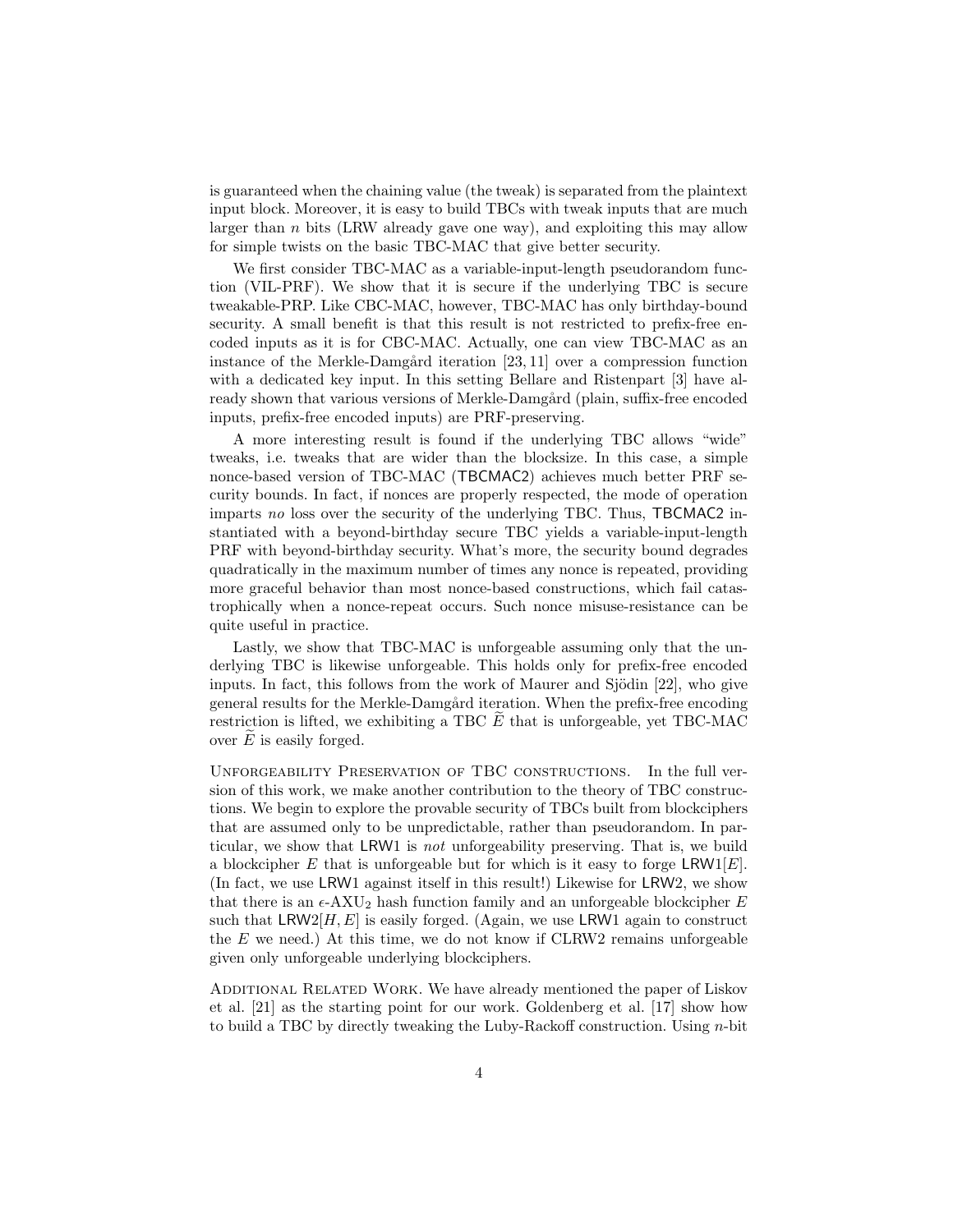random functions, the resulting  $2n$ -bit TBC has strong tweakable PRP security to roughly  $2^n$  queries, and can accommodate a tweak of length  $\ln$  using  $\ell + 6$ rounds.

Coron et al.  $[9]$  show that a three-round Feistel construction over an *n*-bit TBC with a wide tweak yields a 2n-bit TBC that has beyond birthday-bound security if the underlying TBC does. Our CLRW2 construction meets this requirement.

The PMAC1 construction by Rogaway [28] builds a (parallelizable) VIL-PRF from a TBC, achieving birthday-bound security. Recently, Yasuda [34] introduced the PMAC plus construction, which has  $\mathcal{O}(2^{2n/3})$  security like TBCMAC2 but is more efficient and parallelizable. PMAC plus could be viewed as a construction over a tweakable blockcipher (which might be called the "XXE" construction, following Rogaway's naming convention), but neither the construction nor the proof is cast this way. Separately, Yasuda [33] proves that Algorithm 6 from ISO 9797-1 and SUM-ECBC both have security against  $\mathcal{O}(2^{2n/3})$  queries.

The WMAC construction of Black and Cochran [6] is a stateful hash-then-MAC construction that, like our TBCMAC2 construction, allows for graceful (quadratic) security degradation when nonces are repeated. There are various methods for using randomness to build VIL-PRFs with beyond birthday-bound security; for example MACRX [2], RMAC [19], randomized WMAC and enhanced hash-then-MAC [25]

We note that real-world protocols such as TLS [31] employ nonce-based PRFs by using per-message sequence numbers. Nonce-based PRFs also have applications in secure memory; see Garay et al. [18] and references therein.

Bellare and Ristenpart [3] study unforgeability preservation of iterated Merkle-Damgård constructions in the dedicated-key compression-function setting. They show that, in general, these iterations do not preserve unforgeability; however, their counterexample does not apply to TBC-MAC because the compression function they construct is not a TBC.

Zhang et al. [35] study so-called rate-1 MACs constructed from variations of the PGV [26, 7] blockcipher-based compression functions. They show that certain of these compression functions, for example  $f(T, X) = E_{K \oplus T}(X)$ , iterate (through  $T$ ) to unforgeable MACs under the assumption that the underlying blockcipher is related-key unpredictable for specific related-key functions. In the case of our example, the related-key functions are  $\{K \mapsto K \oplus T \mid T \in \{0,1\}^{|K|}\}.$ But in this example and others, assuming that the blockcipher is related-key unforgeable is equivalent to assuming that the compression function is an unforgeable TBC, chaining through the tweak leads to TBC-MAC. Hence our results generalize some of those given by Zhang et al. [35]. We note that TBCs like  $E_{K \oplus T}(X)$  are inefficient choices for iteration through the tweak, since they require rescheduling the blockcipher key each round.

We mention in passing that the basic three-key enciphered CBC construction due to Dodis et al. [12] can, in large, part be viewed as an instance of TBC-MAC over the LRW1 TBC. (The IV is no longer a fixed value, but depends on the first input block.)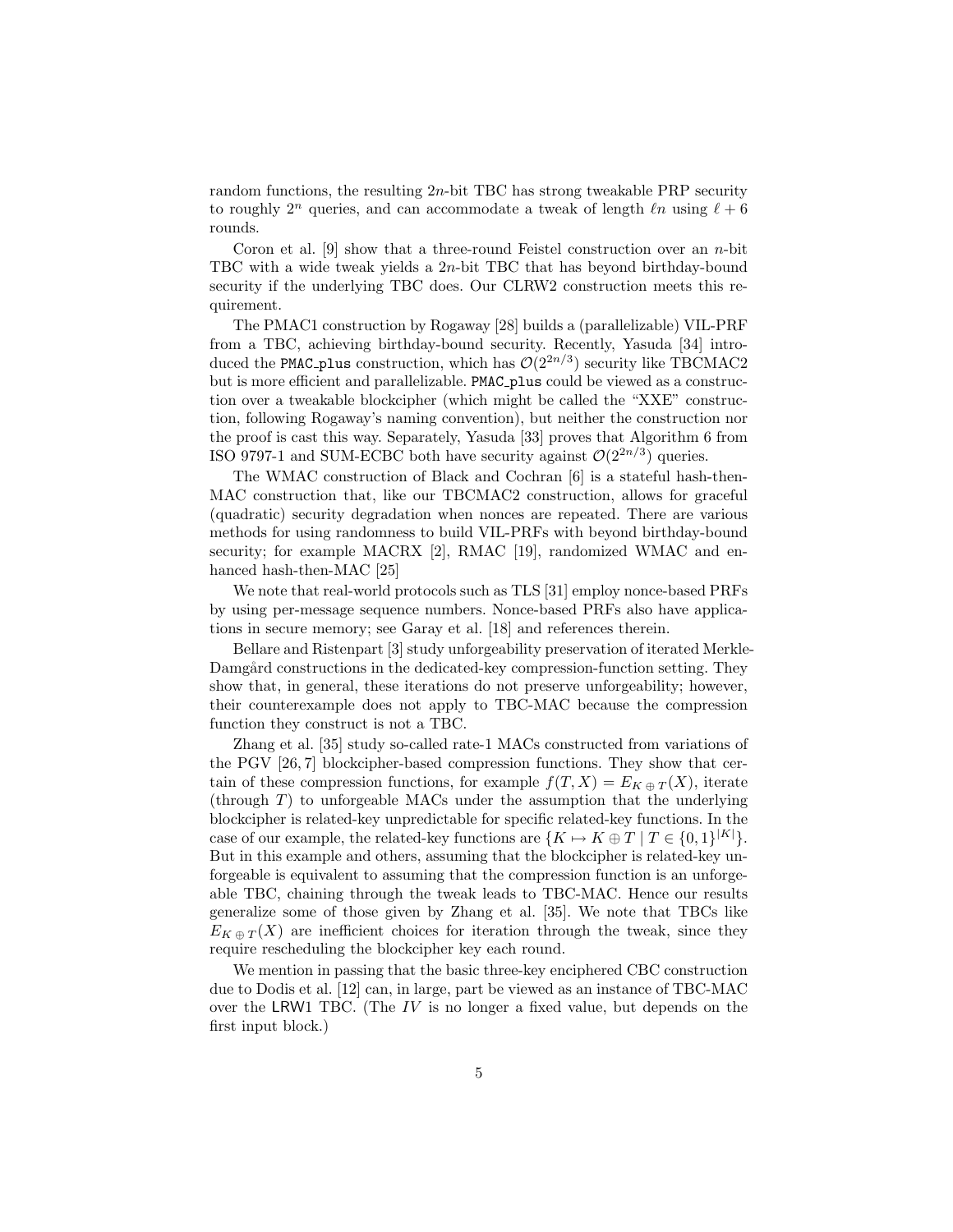# 2 Preliminaries

NOTATION. When X is a set, we write  $x \stackrel{\$}{\leftarrow} X$  to mean that an element (named x) is uniformly sampled from  $X$ . We overload the notation for probabilistic algorithms, writing  $x \stackrel{s}{\leftarrow} M$  to mean that algorithm M runs and outputs a value named x. When X and Y are strings, we write  $X \parallel Y$  for their concatenation. When  $X \in \{0,1\}^*$  we write |X| for its length. For a tuple of strings  $(X_1, X_2, \ldots, X_r)$  we define  $|(X_1, X_2, \ldots, X_r)| = |X_1||X_2|| \cdots ||X_r|$ . The set  $\{0,1\}^n$  is the set of all *n*-bit strings,  $(\{0,1\}^n)^r$  is the set of all *nr*-bit strings understood as r blocks of n-bits each, and  $({0, 1}<sup>n</sup>)<sup>+</sup>$  is the set of all strings that are a positive number of *n*-bit blocks in length. When  $X \in (\{0,1\}^n)^+$ , we write  $X_1, \ldots, X_b \stackrel{\text{a}}{\leftarrow} X$  to mean that X is parsed into b blocks of n-bits each. For a string X of even length n, we define  $X_L$  and  $X_R$  to be  $X[1..\frac{n}{2}]$  and  $X[(\frac{n}{2}+1)...n]$ , respectively. An *adversary* A is a probabilistic algorithm that takes zero or more oracles. We often use the notation  $A \Rightarrow x$  to denote the event (defined over some specified probability space) that some algorithm  $\Lambda$  outputs value  $x$ .

We make use of the code-based game-playing framework of Bellare and Rogaway [5]. When G is a game and A an adversary, we write  $Pr\left[G^A \Rightarrow y\right]$  for the probability that the **Finalize** procedure of game  $G$  outputs  $y$  when executed with adversary  $A$ . The probability is over the coins of  $G$  and  $A$ . When the Finalize procedure is trivial, returning whatever A does, we omit the procedure from the game and write  $Pr[A^G \Rightarrow y]$  for the probability that A outputs y when executed with game  $G$ . In games, all boolean flags are initialized to false and all arrays are initially undefined at every point.

FUNCTION FAMILIES AND (TWEAKABLE) BLOCKCIPHERS. Let  $\mathcal{K}, \mathcal{D}$  and  $\mathcal{R}$  be sets, where at least K is non-empty. A mapping  $F: K \times D \to \mathcal{R}$  can be thought of as a function family  $F = \{F_K\}$  where for each  $K \in \mathcal{K}$  we assign  $F_K(\cdot) = F(K, \cdot)$ . We will use both representations of the family, as a two-argument mapping and as a set indexed by the first argument, choosing whichever is most convenient. We write Func $(\mathcal{D}, \mathcal{R})$  for the set of all mappings from  $\mathcal D$  to  $\mathcal R$ . We write Perm $(n)$ to denote the set of all permutations (bijections) over  $\{0,1\}^n$ . We can view each of these as function families with some understood ordering.

A blockcipher is a function family  $E: \mathcal{K} \times \{0,1\}^n \to \{0,1\}^n$  such that for all  $K \in \mathcal{K}$  the mapping  $E_K(\cdot) \in \text{Perm}(n)$ . We write  $BC(\mathcal{K}, n)$  to mean the set of all such blockciphers, shortening to  $BC(k, n)$  when  $\mathcal{K} = \{0, 1\}^k$ . A tweakable blockcipher (TBC) is a function family  $\widetilde{E}: \mathcal{K} \times (\mathcal{T} \times \{0,1\}^n) \to \{0,1\}^n$  such that for every  $K \in \mathcal{K}$  and  $T \in \mathcal{T} \subseteq \{0,1\}^*$  the mapping  $\widetilde{E}_K(T,\cdot)$  is a permutation over  $\{0,1\}^n$ . The set T is called the *tweakspace* of the TBC, and the element  $T \in \mathcal{T}$  is the tweak.

SECURITY NOTIONS. Let  $F: K \times \mathcal{D} \to \mathcal{R}$  be a function family, and let A be an adversary taking one oracle. Then we define

$$
\mathbf{Adv}_{F}^{\mathrm{prf}}(A) = \Pr\left[K \xleftarrow{\$} \mathcal{K} : A^{F_{K}(\cdot)} \Rightarrow 1\right] - \Pr\left[\rho \xleftarrow{\$} \mathrm{Func}(\mathcal{D}, \mathcal{R}) : A^{\rho(\cdot)} \Rightarrow 1\right]
$$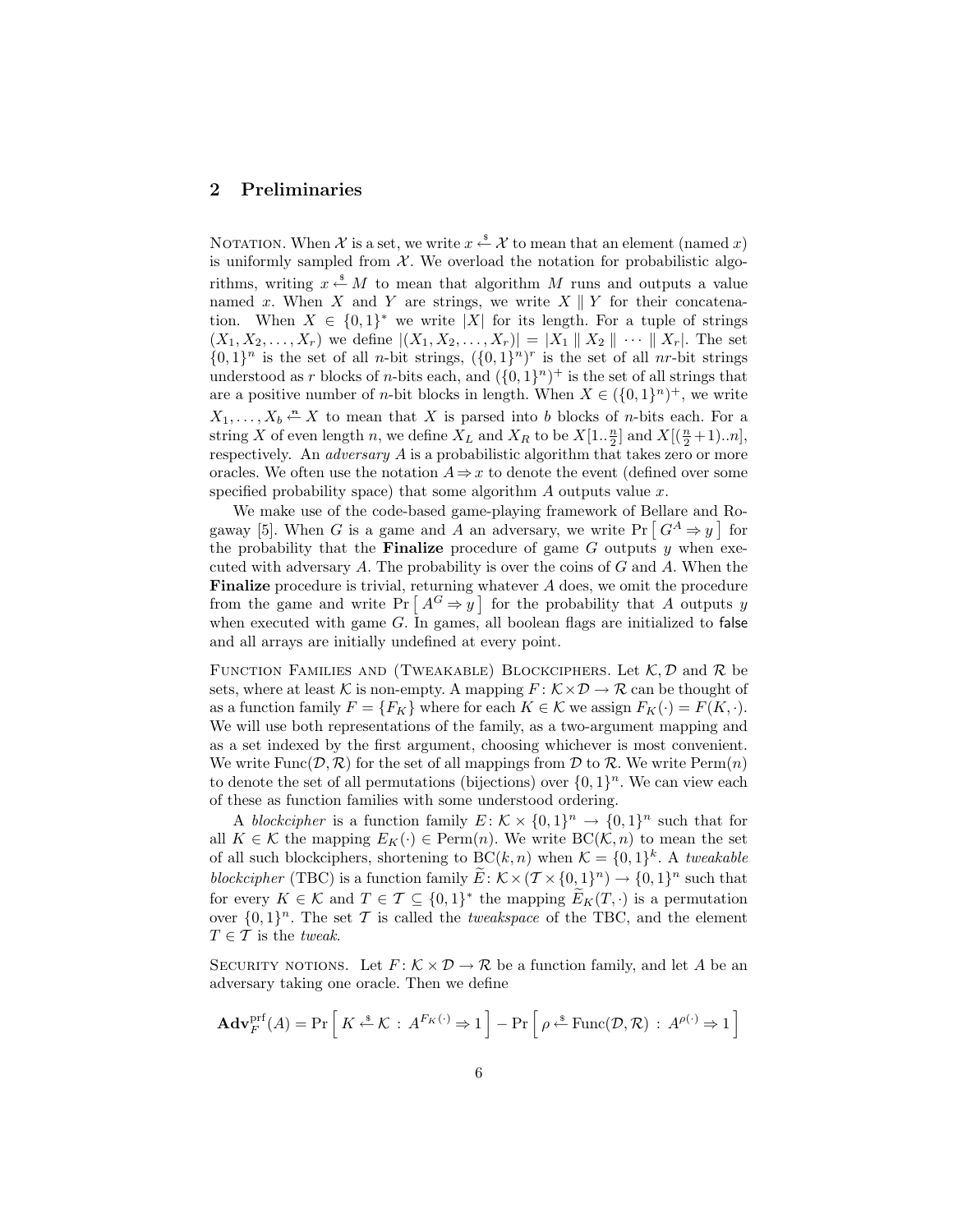to be the PRF advantage of A attacking  $F$ . Here, and throughout, the probability is over the random choices of the described experient and those of the adversary. We define

$$
\mathbf{Adv}_{F}^{\mathrm{uf-cma}}(A) = \Pr\left[K \xleftarrow{\$} \mathcal{K}; (M, \tau) \xleftarrow{\$} A^{F_{K}(\cdot)} : F_{K}(M) = \tau \wedge \mathrm{new\text{-}msg}\right]
$$

to be the UF-CMA advantage (or "forging" advantage) of A. Here the event new-msg holds iff the string M was never asked by A to its oracle.

Let  $E: \{0,1\}^k \times \{0,1\}^n \to \{0,1\}^n$  be a blockcipher, and let  $\tilde{E}: \{0,1\}^k \times (\mathcal{T} \times$  $\{0,1\}^n$   $\rightarrow$   $\{0,1\}^n$  be a tweakable blockcipher. Let  $K \xleftarrow{\$} \{0,1\}^k$ ,  $\pi \xleftarrow{\$} \text{Perm}(n)$ , and  $\Pi \stackrel{\hspace{0.1em}\mathsf{\scriptscriptstyle\$}}{\leftarrow} \mathrm{BC}(\mathcal{T},n)$ . Then we define

$$
\mathbf{Adv}_{E}^{\text{prp}}(A) = \Pr\left[A^{E_{K}(\cdot)} \Rightarrow 1\right] - \Pr\left[A^{\pi(\cdot)} \Rightarrow 1\right]
$$
\n
$$
\mathbf{Adv}_{E}^{\text{prp}}(A) = \Pr\left[A^{E_{K}(\cdot), E_{K}^{-1}(\cdot)} \Rightarrow 1\right] - \Pr\left[A^{\pi(\cdot), \pi^{-1}(\cdot)} \Rightarrow 1\right]
$$
\n
$$
\mathbf{Adv}_{\widetilde{E}}^{\text{prp}}(A) = \Pr\left[A^{\widetilde{E}_{K}(\cdot, \cdot)} \Rightarrow 1\right] - \Pr\left[A^{\Pi(\cdot, \cdot)} \Rightarrow 1\right]
$$
\n
$$
\mathbf{Adv}_{\widetilde{E}}^{\text{prp}}(A) = \Pr\left[A^{\widetilde{E}_{K}(\cdot, \cdot), \widetilde{E}_{K}^{-1}(\cdot, \cdot)} \Rightarrow 1\right] - \Pr\left[A^{\Pi(\cdot, \cdot), \Pi^{-1}(\cdot, \cdot)} \Rightarrow 1\right]
$$

i

to be (respectively) the PRP, strong PRP, tweakable-PRP, and strong tweakable-PRP advantages of A, an adversary taking the indicated number of oracles. These probabilities are over the random coins of A and the random choices of  $K$ ,  $\pi$ , and  $\Pi$ , as appropriate.

A function family  $F: \mathcal{K} \times \mathcal{D} \to \mathcal{R}$  is  $\epsilon$ -almost-XOR-universal ( $\epsilon$ -AXU<sub>2</sub>) if for all distinct  $X, X' \in \mathcal{D}$  and  $Y \in \mathcal{R}$ ,  $\Pr\left[K \stackrel{s}{\leftarrow} \mathcal{K} : F_K(X) \oplus F_K(X') = Y\right] \leq \epsilon$ .

Resourses and conventions. We consider the following adversarial resources: the running time t, the number of oracle queries asked  $q$ , and the total length of these queries  $\mu$ . For the PRP and strong PRP notions, we suppress  $\mu$  since it is implicitly computable from  $q$  and the blocksize. In the UF-CMA advantage,  $\mu$  includes the length of the output forgery attempt  $(M, \tau)$ . It will often be the case that queries (and forgery attempts) are strings in  $({0, 1}<sup>n</sup>)<sup>+</sup>$  for some blocksize  $n > 0$ , and here it will be convenient to speak of the total number of blocks  $\sigma = \mu/n$ . The running time of an adversary is relative to some (implicit) fixed underlying model of computation. Running times will always be given with respect to some security experiment, and we define the running time to include the time to execute the entire experiment. We assume that adversaries do not make pointless queries: they do not repeat queries, nor do they ask queries that are outside of the domain of oracles they may access.

#### 3 Tweakable SPRP-security of CLRW2

The centerpiece of this work is a TBC construction that provides BBB security, admits a large tweakspace, and does not require rekeying of any underlying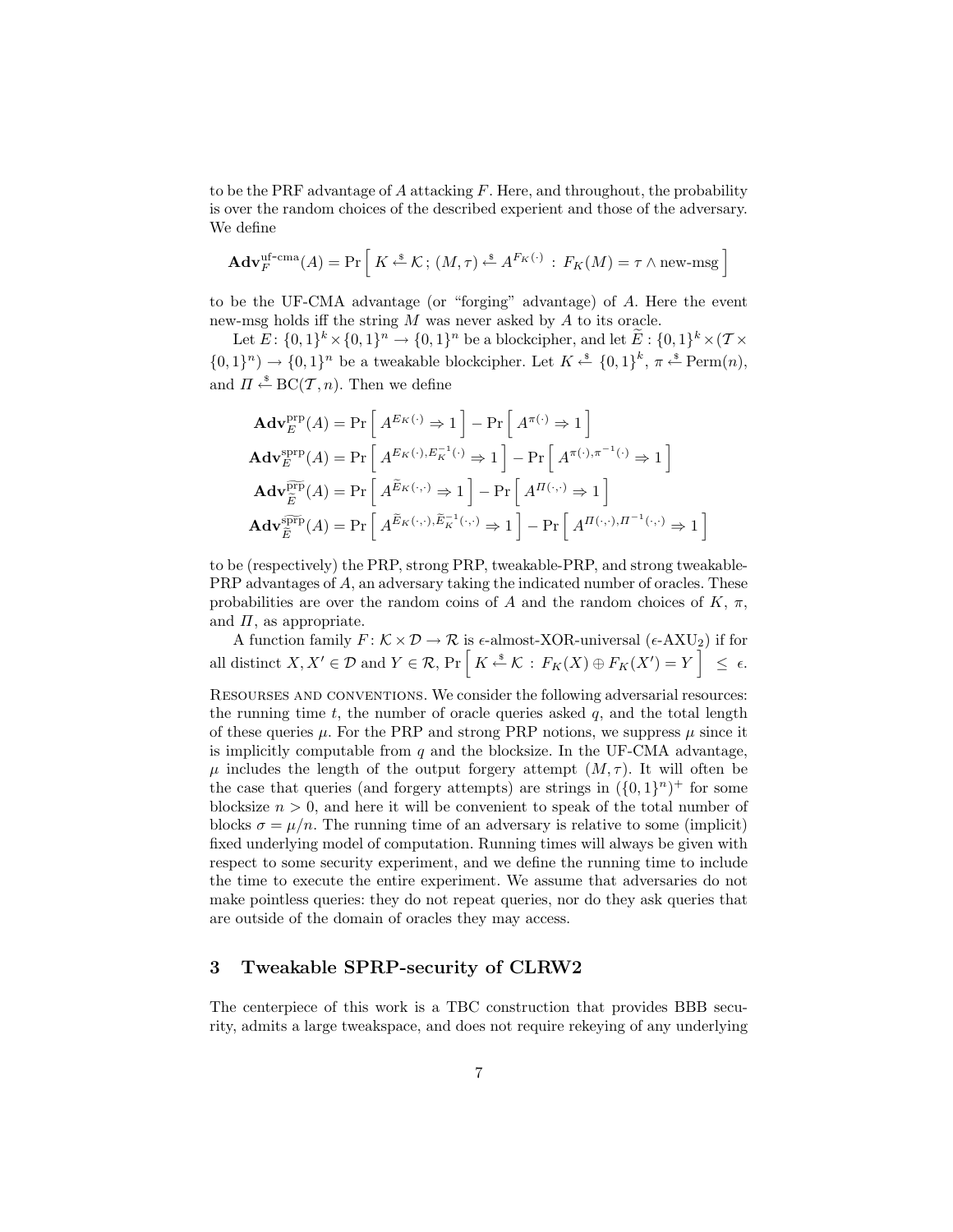object. Given a blockcipher  $E: \{0,1\}^k \times \{0,1\}^n \to \{0,1\}^n$  and a hash function family  $H: \mathcal{K}_H \times \mathcal{D} \to \{0,1\}^n$ , the CLRW2 construction  $\widetilde{E}[H,E]: (\mathcal{K}_H)^2 \times$  $({0,1}^k)^2 \times \mathcal{D} \times {0,1}^n \to {0,1}^n$  is given by

$$
E[H, E]_{h_1, h_2, K_1, K_2}(T, X) =
$$
  

$$
E_{K_2}(E_{K_1}(X \oplus H_{h_1}(T)) \oplus H_{h_1}(T) \oplus H_{h_2}(T)) \oplus H_{h_2}(T).
$$

The following theorem is our main technical result.

**Theorem 1.** Fix  $k, n > 0$  and let  $E: \{0,1\}^k \times \{0,1\}^n \rightarrow \{0,1\}^n$  be a blockcipher. Fix a non-empty set  $\mathcal{K}_H$ , and let  $\mathcal{D} \subseteq \{0,1\}^*$ . Let  $H: \mathcal{K}_H \times \mathcal{D} \to \{0,1\}^n$ be an  $\epsilon$ -AXU<sub>2</sub> function family. Let  $\widetilde{E} = \widetilde{E}[H, E]$  be the CLRW2 construction, defined above. Let A be an adversary asking a total of q queries to its oracles, these of total length  $\mu$ , and running in time t. Let  $\hat{\epsilon} = \max\{\epsilon, 1/(2^n - 2q)\}\$ . Then there exists an adversary B using the same resources, such that.

$$
\mathbf{Adv}_{\widetilde{E}}^{\widetilde{\text{ppp}}}(A) \le 2\mathbf{Adv}_{E}^{\text{sprp}}(B) + \frac{6q^3\hat{\epsilon}^2}{1 - q^3\hat{\epsilon}^2}
$$



Fig. 2. The maximum advantage of an adversary making  $q$  queries agaisnt CLRW2 (solid line) and constructions limited by the birthday bound,  $q^2/2^n$ (dashed line). Here,  $n = 128$ ,  $\epsilon = 2^{-n}$ , and we have assumed the  $\mathbf{Adv}_{E}^{\text{sprp}}(B)$ term is negligible.

This bound deserves some interpretation. Consider  $\epsilon = 2^{-n}$  (since there are efficient constructions meeting this), and assume  $q \leq 2^{n-2}$ . Then  $\hat{\epsilon} \leq 1/2^{n-1} \approx$  $2^{-n}$  for interesting values of n. The second term in the bound is at most p when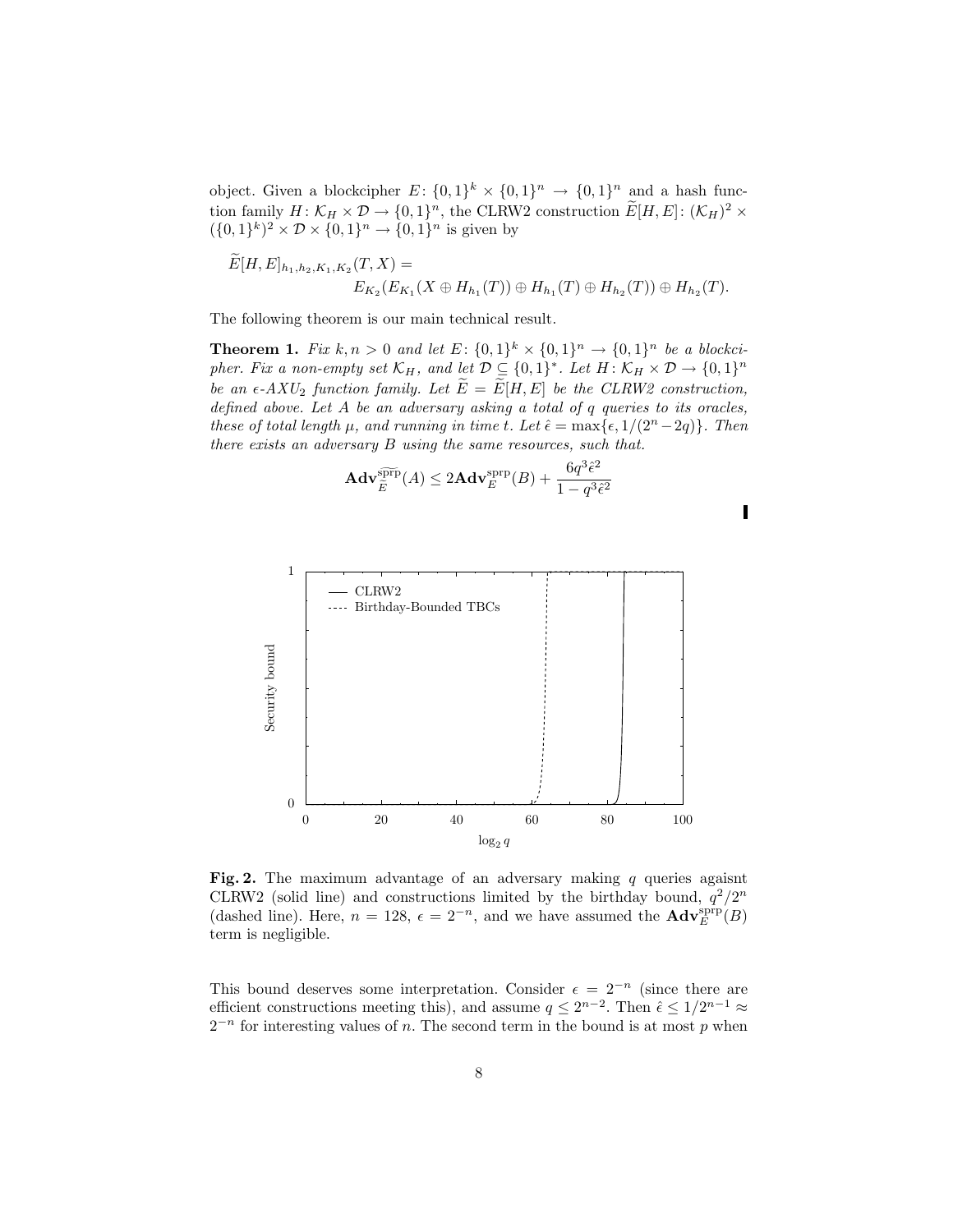$q \leq (p/(p+6))^{1/3} \hat{\epsilon}^{-2/3}$ , so for any small constant p we have  $q = \mathcal{O}(2^{2n/3})$ . Thus when  $\mathbf{Adv}_{E}^{\text{sprp}}(B)$  is sufficiently small, CLRW2 is secure as a tweakable-SPRP up to about  $2^{2n/3}$  queries.<sup>2</sup> Figure 2 gives a graphical comparison of our bound and the standard birthday bound.

PROOF OVERVIEW. The proof of Theorem 1 is quite long and involved, so we'll start by giving a high-level overview of it. Proofs demonstrating birthday-bound security for TBC constructions typically "give up" if the adversary can cause a collision at a blockcipher input. In constructions like LRW1 and LRW2, the TBC output is "no longer random", even when the blockcipher has been replaced by a random permutation. We overcome this problem by using two rounds of LRW2, and showing that it takes two independent collisions on the same query to force non-random CLRW2 outputs.

The chief difficulty is ensuring that the second LRW2 round can withstand a collision so long as there was not also one on the first round. To this end, we argue that given a collision-free first round, the resulting distribution of CLRW2 output values — including those which require a second-round collision to obtain — is extremely close to that of an ideal TBC.

The bulk of the proof is a sequence of games bounding the success probability of an adversary in the information-theoretic setting, where the blockciphers have been replaced by random permutations. The first three games address first-round collisions, and show that the distribution of CLRW2 outputs is consistent with that of an ideal cipher unless there is simultaneous a second-round collision. Our next three games address the case in which there is no first-round collision. By swapping the order in which dependent random variables are assigned values, we can choose the output early on in the game, and gain insight into the distribution by which it is governed. This distribution is shown to be very close to the ideal one. The final two games are used to derive an upper bound for the probability that the adversary can set a "bad flag", which would force the game to exhibit non-ideal behavior. In the end, we are able to assume that the adversary is nonadaptive by giving it explicit control over oracle return values. At that point, the  $\epsilon$ -AXU<sub>2</sub> property can be applied.

*Proof.* For notational simplicity, we write  $h_1$  for  $H_{h_1}$ , and  $h_2$  for  $H_{h_2}$ ; this should cause no confusion. The majority of the proof will consider the construction  $E$ with  $E_{K_1}$  and  $E_{K_2}$  replaced with random permutations  $\pi_1$  and  $\pi_2$ , which we write as  $E_{h_1,h_2,\pi_i,\pi_2}$ . At the end we can make a standard move to lift to the fully complexity theoretic setting.

Let A be an adversary making q queries. If the  $i<sup>th</sup>$  query is to the left (encryption) oracle, we denote the query with  $(T_i, X_i)$  and the response with  $Y_i$ ; if the query is to the right (decryption) oracle, the roles of  $X_i$  and  $Y_i$  are reversed. We make the standard simplifying assumption that A makes no redundant queries by, for example, giving its encryption oracle the result of a decryption oracle

<sup>&</sup>lt;sup>2</sup> We note that  $\mathbf{Adv}_{E}^{\text{prp}}(B)$  will be at least  $t/2^{k} \approx q/2^{k}$  by exhaustive key search so,  $q = 2^{2n/3}$  requires  $k > 2n/3$ , which is met by AES  $(k = n = 128)$  and DES  $(k = 56, n = 64).$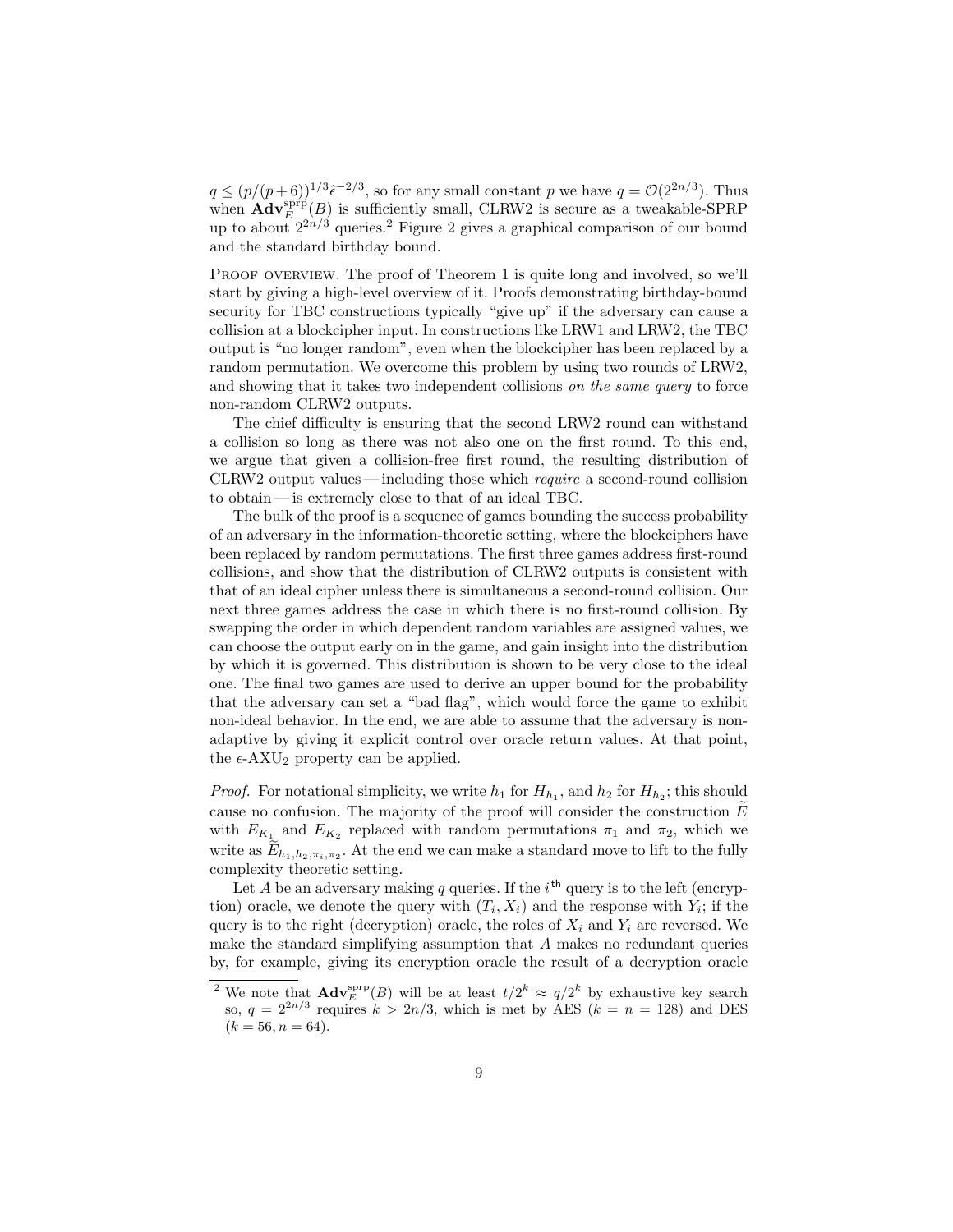query with the same tweak. We denote by  $\mathcal{Y}_i$  the set of permissible (tweakrespecting) return values for an encryption oracle query, and similarly,  $\mathcal{X}_i$  is the set of permissible return values for a decryption oracle query. That is,

$$
\mathcal{Y}_i = \{0, 1\}^n \setminus \{Y_j : j < i, T_j = T_i\}
$$
\n
$$
\mathcal{X}_i = \{0, 1\}^n \setminus \{X_j : j < i, T_j = T_i\}.
$$

An encryption oracle simulating an ideal cipher  $\Pi \stackrel{\hspace{0.1em}\mathsf{\scriptscriptstyle\$}}{\leftarrow} \mathrm{BC}(\mathcal{T},n)$  would sample its return value  $Y_i$  from  $\mathcal{Y}_i$ .

The bulk of this proof concerns showing that a sequence of games are identical, or are identical until a specified event occurs (a boolean variable is set to true). Due to space limitations, we will simply describe game transitions on a high level and refer readers interested in a more rigorous argument to the full version of this paper. The permutations  $\pi_1$  and  $\pi_2$  are constructed lazily, while  $h_1$  and  $h_2$  are already defined. Initially, boolean variables have the value false.

Note that  $\widetilde{E}$  is the dual of  $\widetilde{E}^{-1}$ , in the sense that  $\widetilde{E}^{-1}_{h_1,h_2,\pi_1,\pi_2}(Y,T)$  $E_{h_2,h_1,\pi_2^{-1},\pi_1^{-1}}(Y,T)$ . When arguing that transitions between games are correct, we will exploit this duality by limiting our discussion to changes in the encryption oracle, and hence to queries made to that oracle; the arguments used to justify the corresponding changes in the decryption oracle are practically identical. Therefore fix some value  $i \in [1..q]$ , and assume the i<sup>th</sup> query is to the encryption oracle.

Game G1 simulates  $\widetilde{E}$  by defining  $\pi_1$  and  $\pi_2$  through lazy sampling, so

$$
\Pr\left[\,A^{\widetilde{E},\widetilde{E}^{-1}}\Rightarrow 1\,\right]=\Pr\left[\,A^{G1}\Rightarrow 1\,\right].
$$

In Game G2, we change what happens when there is a collision at the first blockcipher: we sample  $Y_i \stackrel{\$}{\leftarrow} Y_i$ , but raise a bad flag if we also encounter a collision at the input of second blockcipher (bad<sub>1</sub>) or if  $Y_i \oplus h_2(T_i)$  is already in its range (bad2). Should either of these events occur, we fall back to the lazysampling method of Game  $G1$  to choose a new value for  $Y_i$ . Game  $G3$  is identical to Game  $G2$ , except  $Y_i$  is not reassigned after a bad flag is set. Hence

$$
\Pr\left[\,A^{G1} \Rightarrow 1\,\right] = \Pr\left[\,A^{G2} \Rightarrow 1\,\right] \leq \Pr\left[\,A^{G3} \Rightarrow 1\,\right] + \Pr\left[\,A^{G3}\,:\,\mathsf{bad}_1 \vee \mathsf{bad}_2\,\right].
$$

Next we modify the section of code in Game G3 that is executed when no collision occurs at  $\pi_1$ ; i.e., when  $X_i \oplus h_1(T_i) \neq X_j \oplus h_1(T_j)$  for all  $j < i$ . The behavior of the encryption oracle in this game during the  $i<sup>th</sup>$  query can be completely described by the pair  $(P_i, Q_i)$ , where  $P_i$  is the output of  $\pi_1$  and  $Q_i$ is the output of  $\pi_2$ . The oracle's output,  $Y_i$ , is uniquely determined by  $Q_i$ , since  $Y_i = Q_i \oplus h_2(T_i)$ . Hence, we treat the pair  $(P_i, Q_i)$  as a single random variable; any method of assigning it a value that respects the joint distribution on  $P_i$  and  $Q_i$  preserves the black-box behavior of Game  $G3$ 's oracles.

Fix a query  $(X_i, T_i)$ . Suppose no collision occurs at  $\pi_1$  (i.e.,  $X_i \oplus h_1(T_i) \neq$  $X_j \oplus h_1(T_j)$  for all  $j < i$ ). Call  $s \in \{0,1\}^n$  possible if  $Pr [Q_i = s] > 0$ . A possible s is fresh when  $s \neq Q_j$  for all  $j < i$  (i.e., s is not yet in the range of  $\pi_2$ ), and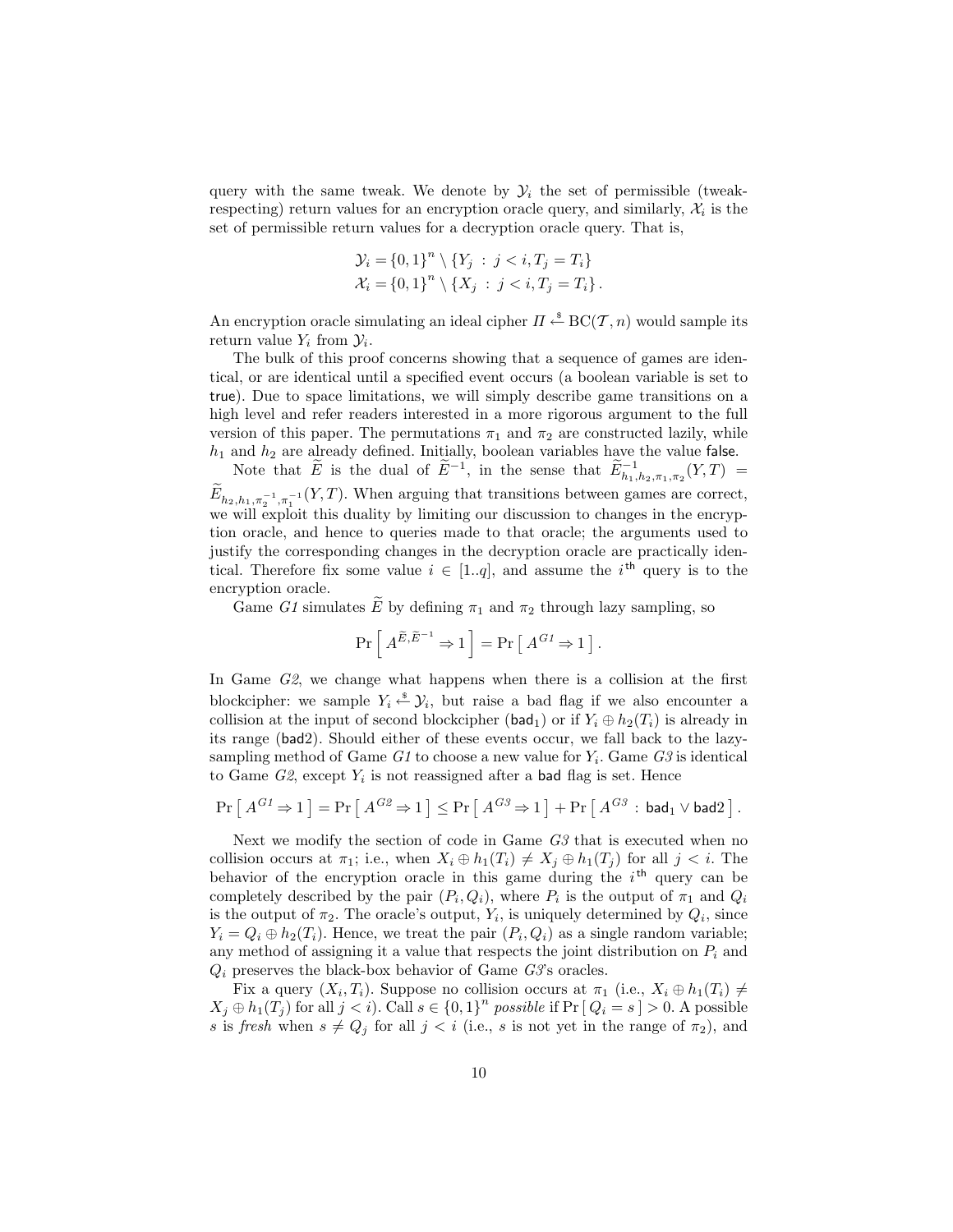stale otherwise. The correspondence  $Y_i = Q_i \oplus h_2(T_i)$  between  $Y_i$  and  $Q_i$  allows us to describe the distribution governing  $Y_i$  in terms of  $Q_i$ . To do so, we first define:

$$
S_1 = \{y \in \{0, 1\}^n : y \oplus h_2(T_i) \text{ is fresh}\}
$$
  
\n
$$
S_2 = \{y \in \{0, 1\}^n : y \oplus h_2(T_i) \text{ is stale}\}
$$
  
\n
$$
S_3 = \{y \in \mathcal{Y}_i : y \oplus h_2(T_i) \text{ is not possible}\}
$$
  
\n
$$
S_4 = \{y \in \overline{\mathcal{Y}_i} : y \oplus h_2(T_i) \text{ is not possible}\}
$$

(Hence  ${0, 1}^n = S_1 \cup S_2 \cup S_3 \cup S_4$ ). One can show that for fixed  $k = 1, 2, 3, 4$ , any two values in  $S_k$  are equally likely to be returned by the Game  $G3$ 's encryption oracle on the  $i<sup>th</sup>$  query. With a little effort, one can compute these probabilities in terms of  $N = |\{p : \Pr[P_i = p] > 0\}|$  — the number of values not in  $\pi_1$ 's range — and each  $|S_k|$ . As Figure 3 shows, the resulting distribution is very close to the one an ideal cipher would provide.



Fig. 3. When there is no collision at  $\pi_1$ , the distribution governing  $\widetilde{E}$ 's outputs is very close to the distribution an ideal cipher would provide. Horizontal scaling suggests plausible relative sizes of each  $|S_k|$ : likely  $|S_1| \gg |S_2 \cup S_4| \gg |S_3|$ . This graph is accurate for the oracles in Games 1–5.

The two distributions vary with each query (and in particular, with each tweak change), and an adaptive adversary could conceivably make the difference between them significant after a large number of queries. Intuitively,  $S_3$  is the problematic set, and indeed,  $Pr\left[Y_i \stackrel{\$}{\leftarrow} \mathcal{Y}_i; Y_i \in S_3\right]$  is the statistical distance between the two distributions. The next few games reveal this more explicitly by "bubbling up"  $Y_i$ 's assignment in the pseudocode, then linking the two distributions together by setting a bad flag if  $Y_i \stackrel{\text{*}}{\leftarrow} \mathcal{Y}_i$  gives  $Y_i \in S_3$ .

In Game  $G_4$ , we flip a weighted coin to determine if  $Q_i$  is fresh or stale, and then choose  $(P_i, Q_i)$  after conditioning on the outcome.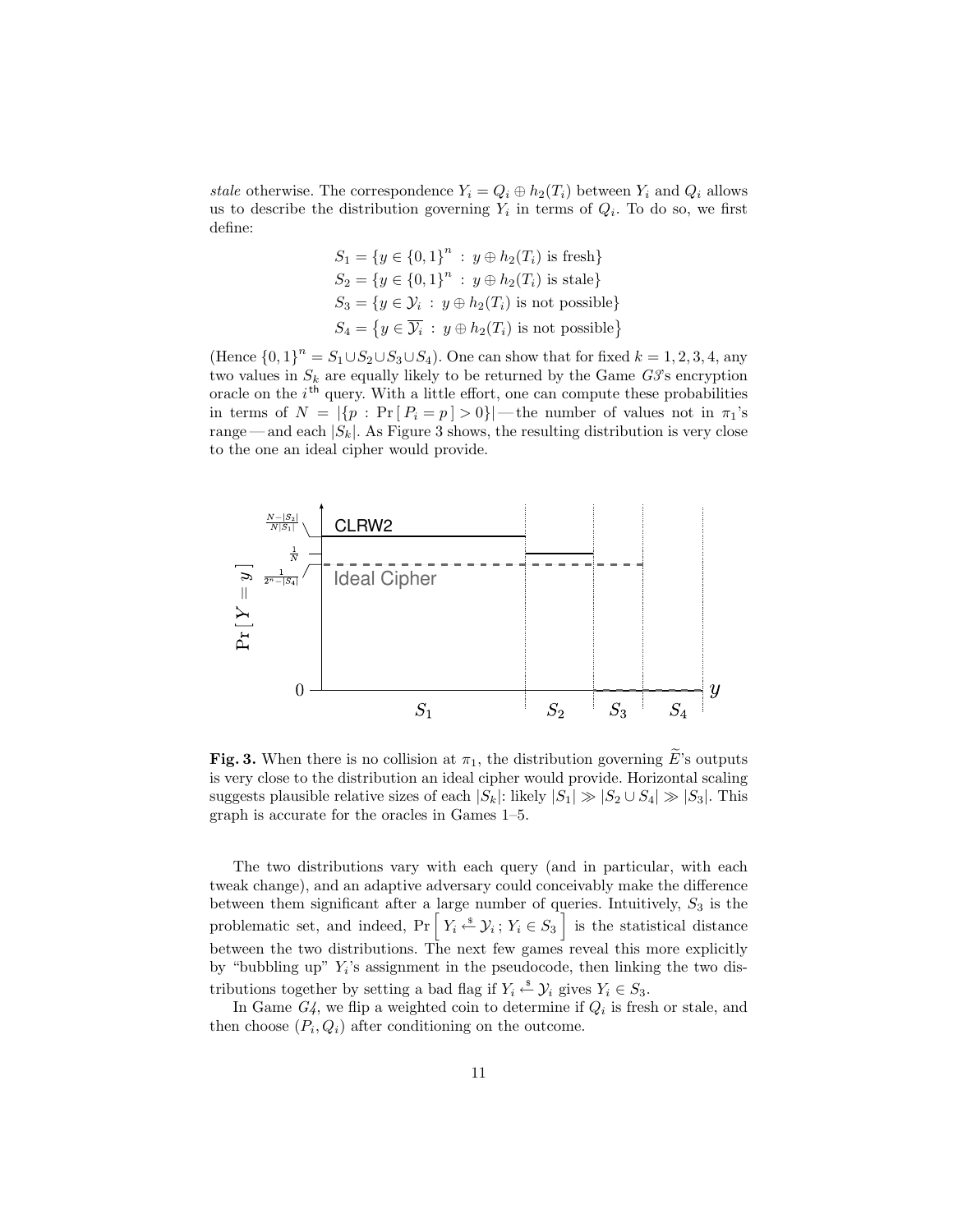Next, instead of using the coin flip to determine  $Q_i$  (or equivalently,  $Y_i$ ), Game G5 samples  $Y_i \stackrel{\ast}{\leftarrow} Y_i$  to determine  $Q_i$ —and hence how the coin landed. Again, ultimately all that matters is the distribution on the joint random variable  $(P_i, Q_i)$ . Since  $Q_i = Y_i \oplus h_2(T_i)$  may be neither fresh nor stale (i.e., not possible), Game G5 falls back to the technique of Game  $G_4$  when  $Y_i \in S_3$ , after setting  $bad_3$ . This overwrites the value assigned to  $Y_i$ .

Finally, in Game  $G6$ , we do not do anything special after setting bad<sub>3</sub>; we simply keep the value of  $Y_i$  we originally sampled from  $\mathcal{Y}_i$ .

Game  $G7$  simplifies some of Game  $G6$ 's flow. In particular,  $Y_i$  is now always sampled from  $\mathcal{Y}_i$  (regardless of whether or not there is a collision at  $\pi_1$ ), and its value is never overwritten; consequently, the line  $Y_i \stackrel{\$}{\leftarrow} \mathcal{Y}_i$  is moved to the start of the encryption oracle pseudocode. Since a family of random permutations would return  $Y_i$  from this precise distribution, Game  $G7$  simulates an ideal cipher:

$$
\Pr\left[\Pi \stackrel{\hspace{0.1em}\mathsf{\scriptscriptstyle\$}}{=} \text{BC}(\mathcal{T}, n); A^{\Pi, \Pi^{-1}} \Rightarrow 1\right] = \Pr\left[\right. A^{G7} \Rightarrow 1\right].
$$

As consequences of the Fundamental Lemma of Game Playing,

$$
\Pr\left[A^{G3} \Rightarrow 1\right] = \Pr\left[A^{G4} \Rightarrow 1\right] = \Pr\left[A^{G5} \Rightarrow 1\right] \\
\leq \Pr\left[A^{G6} \Rightarrow 1\right] + \Pr\left[A^{G6} : \mathsf{bad}_3\right] \\
= \Pr\left[A^{G7} \Rightarrow 1\right] + \Pr\left[A^{G7} : \mathsf{bad}_3\right]
$$

,

and similarly

$$
\Pr\left[\,A^{G3}\,;\,\mathsf{bad}_1 \vee \mathsf{bad}_2\,\right] \leq \Pr\left[\,A^{G7}\,;\,\mathsf{bad}_1 \vee \mathsf{bad}_2\,\right] + \Pr\left[\,A^{G7}\,;\,\mathsf{bad}_3\,\right].
$$

Using a standard hybrid argument, it follows that there exists an SPRP adversary B making q queries and running in time  $O(t)$  such that

$$
\mathbf{Adv}_{\widetilde{E}}^{\widetilde{\mathrm{ppp}}}(A) \leq 2\mathbf{Adv}_{E}^{\mathrm{supp}}(B) + \Pr\left[\,A^{G7};\,\mathsf{bad}_1 \vee \mathsf{bad}_2\,\right] + 2\Pr\left[\,A^{G7};\,\mathsf{bad}_3\,\right].
$$

We wish to find an upper bound for the probabilities in this expression. Predictably, the difficulty here is that A is adaptive, and hence its queries are not independent of, for example,  $h_1$ . In Game  $G_8$ , we give the adversary control over what value is assigned to  $Y_i$  (or  $X_i$ , in the case of decryption queries), but insist that it be in  $\mathcal{Y}_i$  or  $\mathcal{X}_i$ , as appropriate. Because this new adversary A can compute  $\mathcal{Y}_i$  and  $\mathcal{X}_i$ , he may simulate the oracles of Game G7 if desired; hence, given q queries, A can set the bad flags in Game  $G8$  with probability at least as high as any  $A$  can set the corresponding flags in Game  $G\tilde{Z}$ . The oracle's outputs are now deterministic, and may be (trivially) computed by the adversary in advance. Hence, we may assume without loss of generality that  $A$ is non-adaptive.

One can show that in order to set  $\mathsf{bad}_m$   $(m = 1, 2, 3)$ , A must make a sequence of queries such that there exist  $i, j, k \leq q$  such that  $j, k \neq i, X_i \oplus h_1(T_i) =$  $X_j \oplus h_1(T_j)$ , and either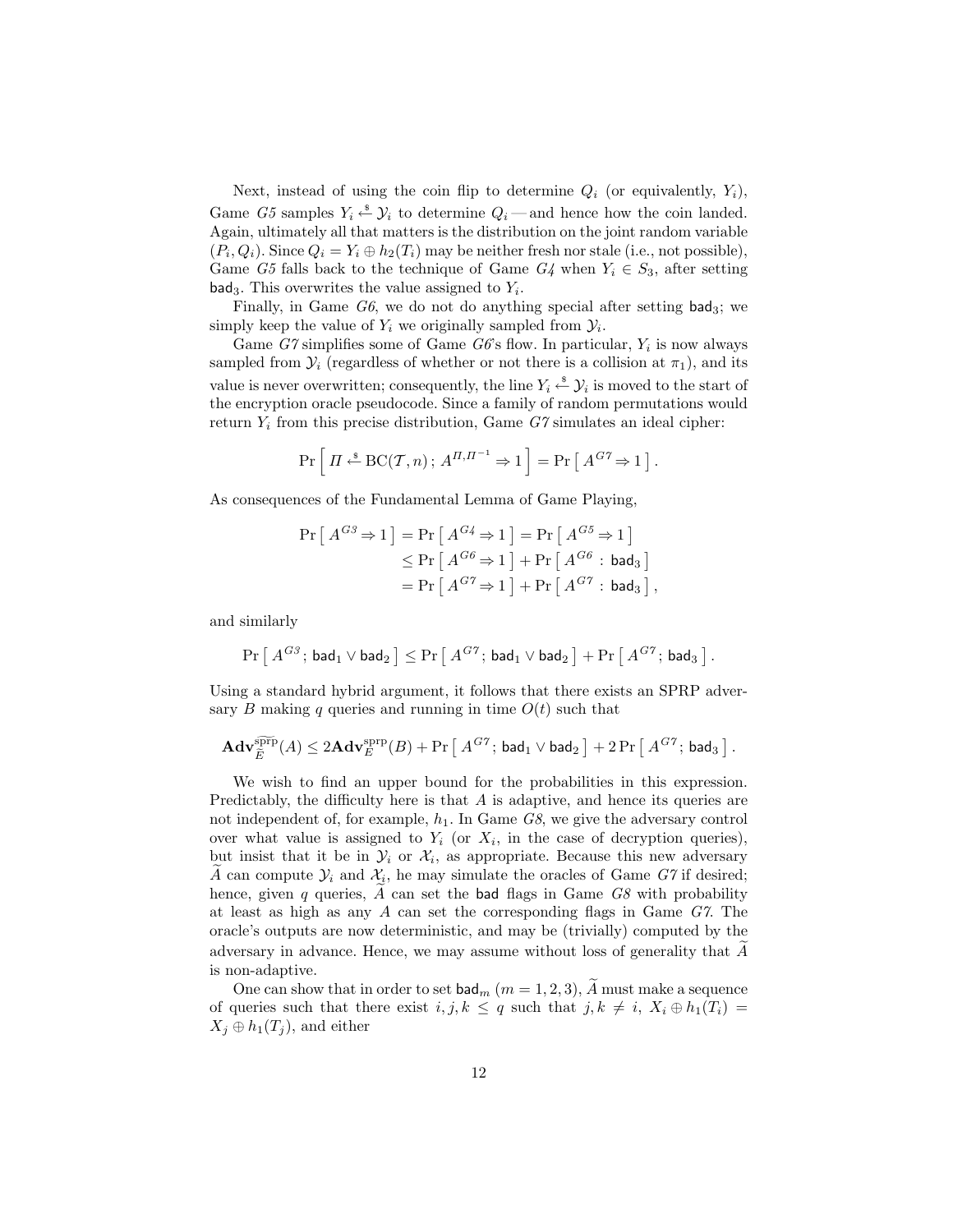1.  $Y_i \oplus h_2(T_i) = Y_k \oplus h_2(T_k)$  or 2.  $\pi_1(L_i) \oplus h_1(T_i) \oplus h_2(T_i) = \pi_1(L_k) \oplus h_1(T_k) \oplus h_2(T_k),$ 

where  $L_i = X_i \oplus h_1(T_i)$ , and similarly for  $L_k$ . Either case requires query i to "collide" with independently with two other queries in some fashion. The  $\epsilon$ -AXU<sub>2</sub> property makes the first type of collision unlikely, and the fact that in this game,  $\pi_1(L_i)$  will be sampled from a set of size at least  $1/(2^n-2q)$  makes it unlikely that  $\pi_1(L_i)$  will be assigned the unique value that causes the second type of collision to occur (for given  $i, j$ , and  $k$ ).

Let  $\hat{\epsilon} = \max(\epsilon, 1/(2^n - 2q))$ . By carefully computing these upper bounds for the probabilities of these collisions and taking a union bound over all permissible  $(i, j, k)$  pairs, one can show that

$$
\mathbf{Adv}_{\tilde{E}}^{\widetilde{\text{spp}}}(A) \leq 2\mathbf{Adv}_{E}^{\text{sprp}}(B) + \frac{6q^3\hat{\epsilon}^2}{1-q^3\hat{\epsilon}^2},
$$

completing the proof.

Attacks on simpler variants. Having seen our construction, one wonder if simpler variants work. For example, consider CLRW2 without the first  $H_{h_2}(T)$ XOR operation, leaving

$$
E_{h_1,h_2,K_1,K_2}(T,X)=H_{h_2}(T)\oplus E_{K_2}(H_{h_1}(T)\oplus E_{K_1}(H_{h_1}(T)\oplus X)).
$$

This variation permits birthday-bound attack. Namely, an adversary could submit queries in pairs,  $(T_i, X')$  and  $(T_i, X'')$ , where X' and X'' are fixed, and a new random tweak is used for each pair. By remembering  $\widetilde{E}(T_i, X') \oplus \widetilde{E}(T_i, X'')$ values, which are independent of  $H_{h_2}$ , it could detect collisions in  $H_{h_1}$ , say by using a hash table. That is, if  $H_{h_1}(T_i) = H_{h_1}(T_j)$ , then  $\widetilde{E}(T_i, X') \oplus \widetilde{E}(T_i, X'') =$  $\widetilde{E}(T_j, X') \oplus \widetilde{E}(T_j, X'')$ . The converse is false, but false positives could be weeded out by testing a small number of X-values. Such an adversary would gain advantage close to one. Similar variations on  $E$  permit analogous attacks, though we believe (but do not prove) that omitting the second  $H_{h_1}(T)$  XOR operation yields a construction secure against adversaries constrained to chosen-plaintext attacks.

One might also wish to try setting  $K_2 = K_1$ . While we know of no attacks here, modifying our proof to accomodate this change would be non-trivial. In particular, bounding certain probabilities required us to trace back through a game's execution history to determine when  $\pi_1$  became defined at particular points  $(L_i \text{ or } L_k)$  in the above proof); this task would be messier and more difficult to verify if  $\pi_2 = \pi_1$ . Still, this may merit future investigation.

## 4 PRF-security of TBC-MAC

THE TBC-MAC FUNCTION FAMILY. Fix  $k, n > 0$  and let  $\widetilde{E}: \{0, 1\}^k \times \{0, 1\}^n \times$  $\{0,1\}^n \to \{0,1\}^n$  be a tweakable blockcipher. We define the TBC-MAC function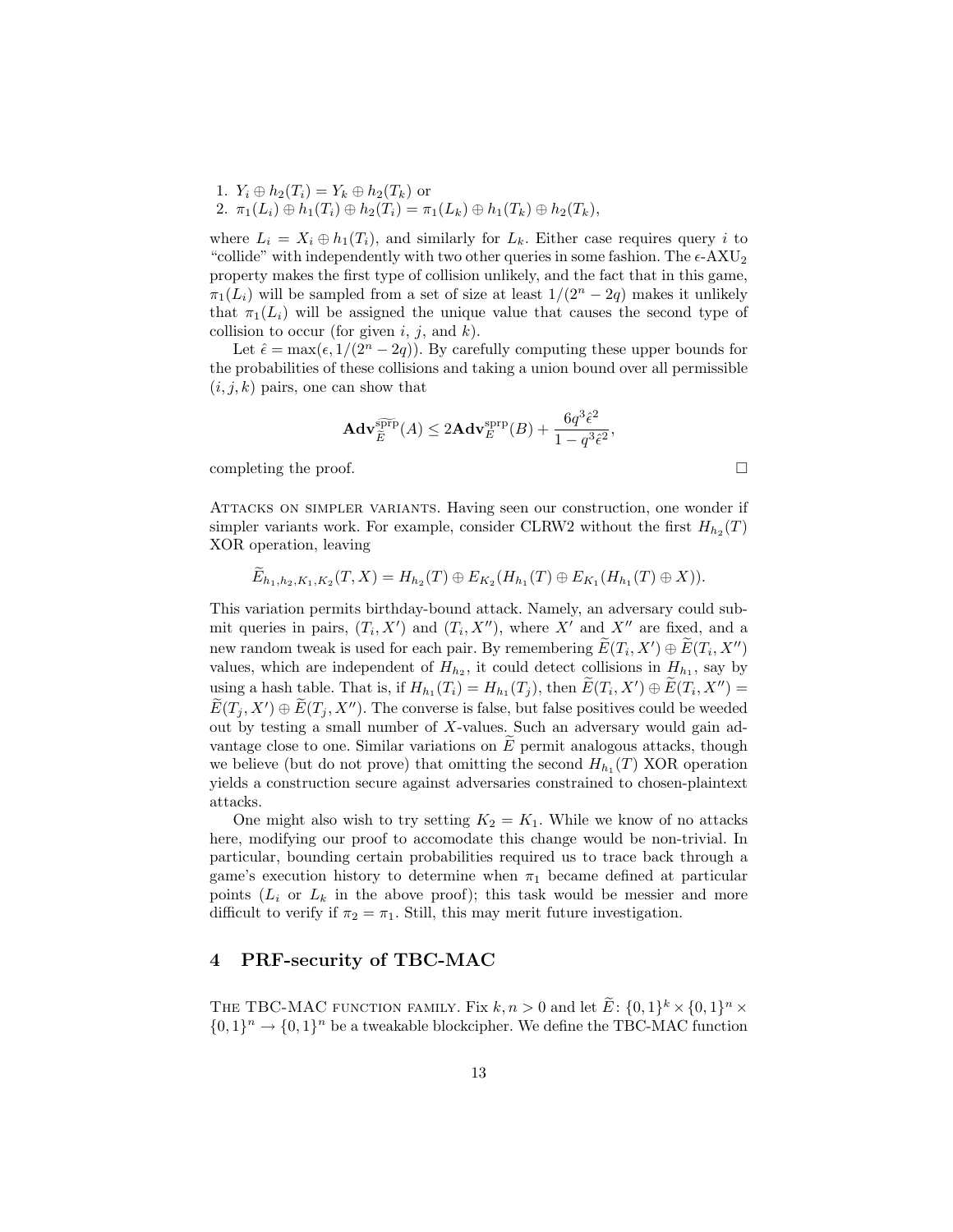family TBCMAC $[\tilde{E}]$ :  $\{0,1\}^k \times (\{0,1\}^n)^+ \to \{0,1\}^n$  as follows. On input  $K \in$  $\{0,1\}^k$  and  $M \in (\{0,1\}^n)^+$ , let  $\mathcal{L}$ BCMAC $[\tilde{E}]_K(T,M) = T_b$  where  $T_0 = 0^n$ ; let  $M_1, \dots, M_b \stackrel{n}{\leftarrow} M$ , and  $T_i \leftarrow \widetilde{E}_K(T_{i-1}, M_i)$  for  $i \in \{1, \dots, b\}$ . To extend the domain to {0, 1} ∗ , one could introduce an explicit, unambiguous padding rule mapping  $\{0,1\}^* \to (\{0,1\}^n)^+$ , say mapping  $M \mapsto M \parallel 10^r$  where r is the smallest integer needed to reach a block boundary. But for simplicity we assume that all strings input to  $TBCMAC[E]$  are block-aligned. We extend this assumption by writing TBCMAC<sup>pf</sup> for the TBC-MAC construction restricted to prefix-free encoded, block-aligned inputs.

Building from a "narrow" tweaksize TBC. Our first result in this section is a natural one. We prove that TBC-MAC is a secure PRF if the underlying TBC  $E$ , with *n*-bit tweaks and blocksize, is secure as a tweakable-PRP. One might hope that the security bound for  $TBCMAC[\vec{E}]$  is better than for CBC-MAC over an *n*-bit blockcipher, since the former is intuitively a "stronger" object than the latter. This is not the case. This is because the  $IV$  is fixed; thus an adversary can ask a series of distinct one-block messages and wait for a collision. Considering the information-theoretic setting, the fixed IV effectively reduces the ideal cipher to a random permutation in the first round, and so the standard PRP-PRF distinguishing attack forces us to accept birthday-bound security. The following theorem closely follows the code-based game-playing proof of CBC-MAC due to Bellare and Rogaway [5]. We note that a tighter bound could be achieved (with more work) following the techniques of Bellare et al. [4]. The proof appears in the full version.

**Theorem 2.** (TBCMAC is a PRF.) Fix  $n > 0$ . Let  $\tilde{E}$ :  $\{0,1\}^n \times (\{0,1\}^n \times$  ${0,1}^n$   $\rightarrow$   ${0,1}^n$  be a tweakable blockcipher. Let A be an adversary running in time t, asking q queries, each of length at most  $\ell$  blocks of n-bits. Then

$$
\mathbf{Adv}_{\mathsf{TECMAC}[\widetilde{E}]}^{\text{prf}}(A) \leq \mathbf{Adv}_{\widetilde{E}}^{\widetilde{\text{prp}}}(B) + \frac{(q\ell)^2}{2^n}
$$

for an adversary B that runs in time  $t' = t + \mathcal{O}(\ell q)$  and asks at most  $q' = q\ell$ queries.

Building from a "wide" tweaksize TBC. The LRW2 and CLRW2 constructions each give TBC that can handle tweaks that are potentially much larger than the blocksize. So we now consider the security of a nonce-based version of TBC-MAC based upon such a TBC. In particular, fix  $k, n, b > 0$ and let  $\widetilde{E}: \{0,1\}^k \times (\{0,1\}^{n+b+1} \times \{0,1\}^n) \to \{0,1\}^n$  be a tweakable blockcipher with tweaksize  $n + b + 1$  bits and blocksize n bits. For an  $\ell$ -block message  $M_1, \ldots, M_\ell$  where  $\ell > 1$ , nonce  $N \in \{0,1\}^b$ , and a fixed  $T_0 = IV$ , define TBCMAC2 $[\widetilde{E}]_K(N, M)$  as  $T_\ell = \widetilde{E}_K(T_{\ell-1} || 1 || N, M_\ell)$  where for  $i = 1$  to  $\ell - 1$ ,  $T_i = \widetilde{E}_K(T_{i-1} \parallel 0 \parallel 0^b, M_i)$ . We say that a PRF-adversary A is nonce-respecting (for TBCMAC2) if it never repeats a nonce. The *multiplicity*  $\alpha$  of a nonce N is the number of times it is used in an attack, e.g.  $\alpha = 1$  for every nonce if the attack is nonce-respecting.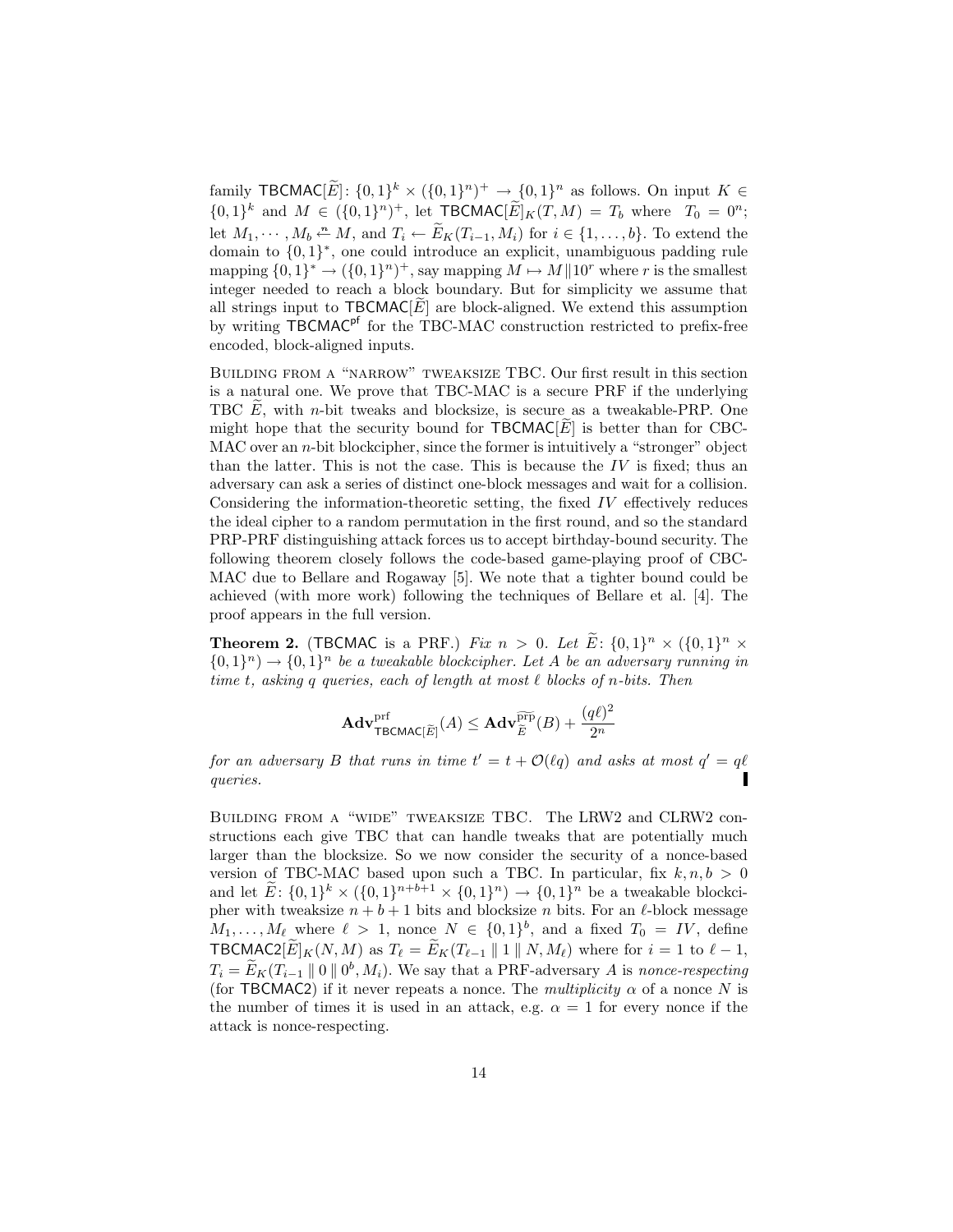**Theorem 3.** (TBCMAC2 is a PRF.) Fix  $n > 0$  and  $b \ge 0$ . Let  $\tilde{E}$ :  $\{0,1\}^n \times$  $( \{0,1\}^{n+b+1} \times \{0,1\}^n ) \rightarrow \{0,1\}^n$  be a tweakable blockcipher. Let TBCMAC2[E] be as described above. Let A be an adversary that runs in time t, asks q queries for the form  $(N, M)$  where the length of M is at most  $\ell$  blocks. Assume that there are r distinct values of N among these queries, and let  $\alpha_1, \ldots, \alpha_r$  denote the multiplicities of these. Then

$$
\mathbf{Adv}_{\mathsf{TBCMAC2}[\widetilde{E}]}^{\text{prf}}(A) \leq \mathbf{Adv}_{\widetilde{E}}^{\widetilde{\text{prp}}}(B) + \frac{1}{2^{n+1}} \left( \sum_{i=1}^{r} \alpha_i (\alpha_i - 1) \right) + \sum_{i=1}^{r} {\alpha_i \choose 2} \frac{(2\ell+1)(2\ell)}{2^n}
$$

where B runs in time  $t' = t + \mathcal{O}(q\ell)$  and asks at most  $q' = q\ell$  queries. Specifically, if A is nonce-respecting,  $\mathbf{Adv}_{\mathsf{TECMAC2}[\widetilde{E}]}^{\text{prf}}(A) \leq \mathbf{Adv}_{\widetilde{E}}^{\text{prp}}(B).$ 

The proof of Theorem 3 appears in the full version.

## 5 Unforgeability-Preservation of TBC-MAC

TBC-MAC preserves the unforgeability of its underlying TBC when the TBC-MAC inputs are prefix-free. Since, qualitatively, this amounts to a new application of an existing result by Maurer and Sjödin  $[22]$ , we defer our proof until the full version.

**Theorem 4.** (TBCMAC<sup>pf</sup> preserves UF-CMA.) Fix  $k, n > 0$ , and let  $\widetilde{E}: \{0, 1\}^k \times$  $\{0,1\}^n \times \{0,1\}^n \to \{0,1\}^n$  be a TBC. Let A be an adversary for TBCMAC<sup>pf</sup> $[\widetilde{E}]$ that runs in time t, asks q queries, these totaling  $\sigma$  blocks of n-bits in length. Then there exist adversaries B and C such that

$$
\mathbf{Adv}_{\mathsf{TECMAC}^{\text{uf-cma}}(\tilde{E})}^{\text{uf-cma}}(A) \leq \frac{\sigma(\sigma-1)}{2} \mathbf{Adv}_{\tilde{E}}^{\text{uf-cma}}(B) + \mathbf{Adv}_{\tilde{E}}^{\text{uf-cma}}(C)
$$

where B runs in time  $t_B \leq t$ , asks  $q_B \leq \sigma$  queries totalling  $\sigma_B \leq 2\sigma$  blocks; and where C runs in time  $t_C = t$ , asks  $q_C = \sigma$  queries totalling  $\sigma_C = 2\sigma$  blocks.

However, if adversaries may mount an attack using non-prefix-free inputs, it is possible to forge TBC-MAC.<sup>3</sup> The following lemma says that there exists a TBC  $\tilde{F}$  that is unforgeable if some underlying TBC  $\tilde{E}$  is. Liskov et al. [21] provide a TBC  $\tilde{E}$  with the required signature. The proof appears in the full version.

**Lemma 1.** Let  $\widetilde{E}: \{0,1\}^k \times \{0,1\}^{3n} \times \{0,1\}^n \rightarrow \{0,1\}^n$  be a tweakable blockcipher. Let  $\widetilde{F}$ :  $\{0,1\}^k \times \{0,1\}^{2n} \times \{0,1\}^{2n} \to \{0,1\}^{2n}$  be a tweakable blockcipher defined by  $F_K(T_L \parallel T_R, X_L \parallel X_R) = X_L \oplus T_R \parallel E_K(X_L \parallel T_L \parallel T_R, X_R)$ . Then<br>  $\mathbf{Adv}_{\overline{F}}^{\text{uf-cma}}(A) \leq \mathbf{Adv}_{\overline{E}}^{\text{uf-cma}}(B)$  where the resources of adversaries A and B are the same.

<sup>3</sup> We note that Bellare and Ristenpart [3] have already shown that the Merkle-Damgård iteration is not unforgeability preserving for arbitrary inputs. However, their counterexample does not suffice here, because the compression function they build is not a TBC.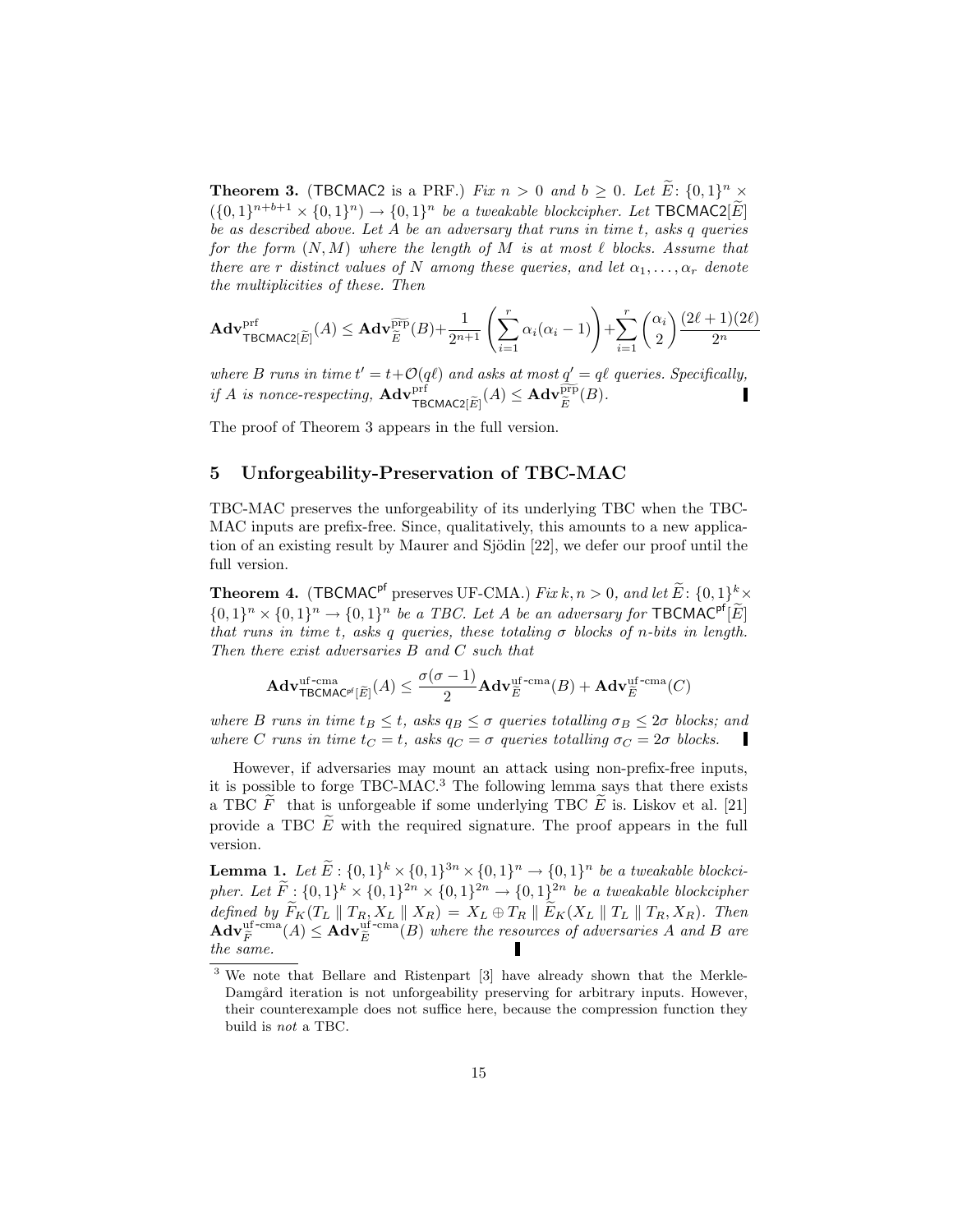We now show that TBC-MAC instantiated with  $\widetilde{F}$  admits efficient forging attacks if arbitrary inputs are allowed.

**Theorem 5.** (TBCMAC is not UF-CMA preserving.) Let  $\widetilde{E}$  be a tweakable blockcipher and let  $\widetilde{F}$  be as defined in Lemma 1. Then there exists an adversary A that asks  $q = 2$  queries totalling  $\sigma = 12$  blocks of n-bits such that  $\mathbf{Adv}_{\mathsf{TECMAC}[\widetilde{F}]}^{\text{uf-cma}}(A) = 1.$ Г

*Proof.* Consider the adversary A that queries  $Y^1 \leftarrow \textsf{TBCMAC}[\tilde{F}]_K(0^{2n} \parallel 0^{2n}),$ and then forges with  $X^* = 0^{2n}$  and  $Y^* = 0^n || Y_L^1$ . The forgery is valid; we leave the confirmation of this fact to the interested reader.

# Acknowledgments

The authors of this work were supported by NSF grants CNS 0627752 and CNS 0845610.

#### References

- 1. J. An and M. Bellare. Constructing VIL-MACs from FIL-MACs: Message authentication under weakened assumptions. Advances in Cryptology – CRYPTO 1999, LNCS vol. 1666, Springer, pp. 252–269, 1999.
- 2. M. Bellare, O. Goldreich and H. Krawczyk. Stateless evaluation of pseudorandom functions: Security beyond the birthday barrier. Advances in Cryptology – CRYPTO 1999, LNCS vol. 1666, Springer, pp. 270-287
- 3. M. Bellare and T. Ristenpart. Hash functions in the dedicated-key setting: Design choices and MPP transforms. International Colloquium on Automata, Languages, and Programming – ICALP 2007, LNCS vol. 4596, Springer, pp. 399–410, 2007.
- 4. M. Bellare, K. Pietrzak, P. Rogaway. Improved security analyses for CBC MACs. Advances in Cryptology – CRYPTO 2005, LNCS vol. 3621, Spring, pp. 527–541, 2005.
- 5. M. Bellare and P. Rogaway. The security of triple encryption and a framework for code-based game-playing proofs. Advances in Cryptology – EUROCRYPT 2006, LNCS vol. 4004, Springer, pp. 409–426, 2006.
- 6. J. Black and M. Cochran. MAC Reforgability. Fast Software Encryption FSE 2009, LNCS vol. 5665, Springer, pp. 345–362, 2009.
- 7. J. Black, P. Rogaway, T. Shrimpton and M. Stam. An analysis of the blockcipherbased hash functions from PGV. Journal of Cryptology, vol. 23, no. 4, pp. 320–325, Springer, 2010.
- 8. D. Chakraborty and P. Sarkar. A new mode of encryption providing a tweakable strong pseudo-random permutation. Fast Software Encryption – FSE 2006, LNCS vol. 4047, Springer, pp. 293-309, 2006
- 9. J-S. Coron, Y. Dodis, A. Mandal and Y. Seurin. A Domain Extender for the Ideal Cipher. Theory of Cryptography – TCC 2010, LNCS vol. 5978, Springer, pp. 273-289, 2010.
- 10. P. Crowley. Mercy: A Fast Large Block Cipher for Disk Sector Encryption. Fast Software Encryption – FSE 2000, LNCS 19787, pp. 49-63, 2000.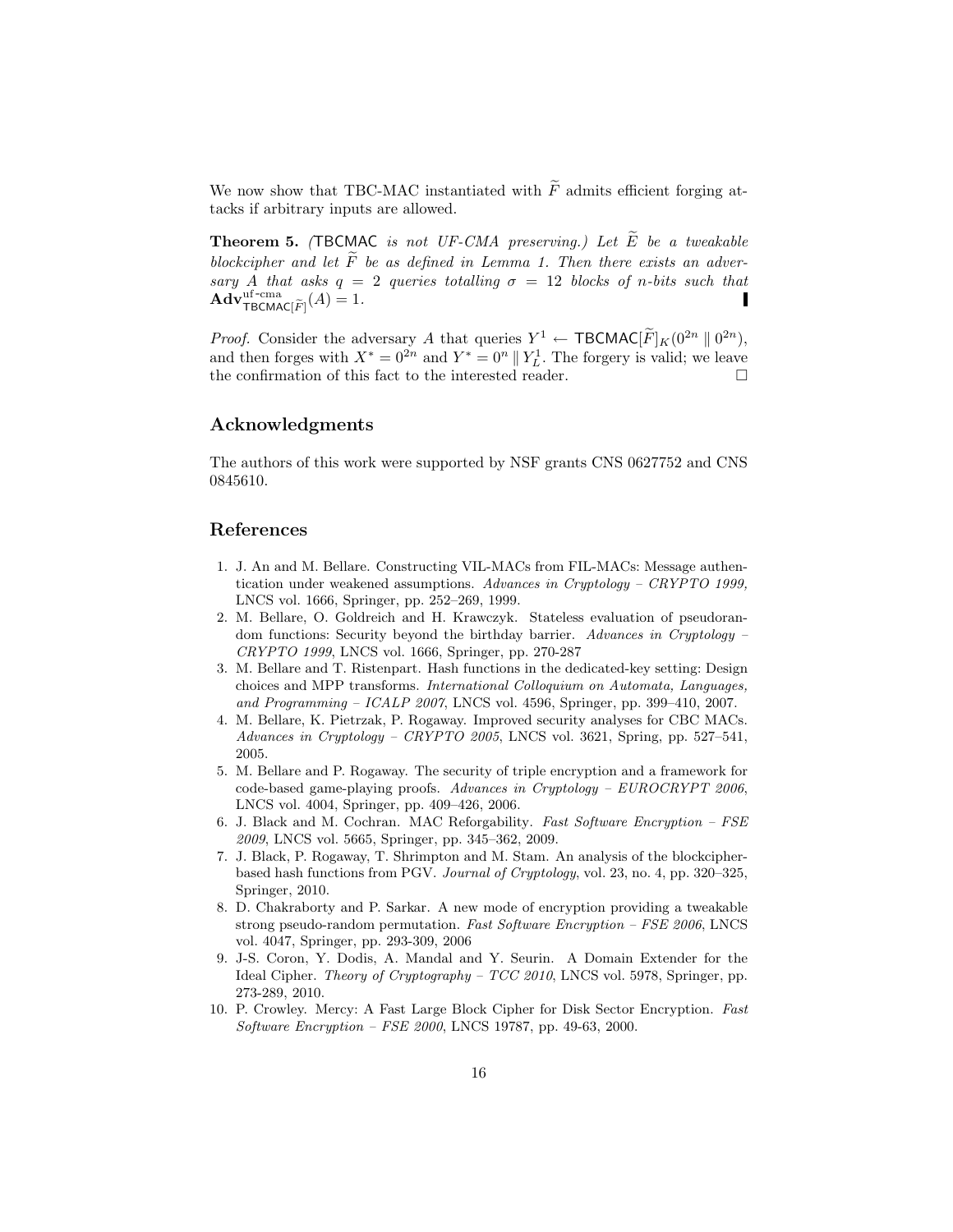- 11. I. Damgård. A design principle for hash functions. Advances in Cryptology CRYPTO 1989, LNCS vol. 435, Springer, pp. 416–427, 1989.
- 12. Y. Dodis, K. Pietrzak and P. Puniya. A new mode of operation for block ciphers and length-preserving MACs. Advances in Cryptology – EUROCRYPT 2008, LNCS vol. 4965, Springer, pp. 198–219, 2008.
- 13. Y. Dodis and J. Steinberger. Message authentication codes from unpredictable block ciphers. Advances in Cryptology – CRYPTO 2009, LNCS vol. 5677, Springer, pp. 267–285, 2009.
- 14. S. Halevi and P. Rogaway. A tweakable cnciphering mode. Advances in Cryptology  $-CRYPTO 2003$ , LNCS vol. 2729, Springer, pp. 482–499, 2003.
- 15. S. Halevi and P. Rogaway. A parallelizable enciphering mode. Topics in Cryptology  $- CT-RSA 2004$ , LNCS vol. 2964, Springer, pp. 292–304, 2004.
- 16. S. Halevi. Invertible Universal Hashing and the TET Encryption Mode. Advances in Cryptology – CRYPTO 2007, LNCS vol. 4622, Springer, pp. 412-429, 2007.
- 17. D. Goldenberg, S. Hohenberger, M. Liskov, E.C. Schwartz and H. Seyalioglu. On Tweaking Luby-Rackoff Blockciphers. Advances in Cryptologoy – ASIACRYPT 2007, LNCS vol. 4833, Springer, pp. 342–356, 2007
- 18. J. Garay, V. Kolesnikov and R. McLellan. MAC precomputation with applications to secure memory. 12th Information Security Conference – ISC 2009, LNCS vol. 5735, Springer, pp. 427–442, 2009.
- 19. E. Jaulmes, A. Joux and F. Valette. On the security of randomized CBC-MAC beyond the birthday paradox limit: A new construction. Fast Software Encryption – FSE 2002, LNCS vol. 2365, Springer, pp. 237–251, 2002.
- 20. T. Krovetz and P. Rogaway. The Software Performance of Authenticated-Encryption Modes. Fast Software Encryption – FSE 2011, LNCS vol. 6733, Springer, pp. 306–327, 2011.
- 21. M. Liskov, R. Rivest and D. Wagner, Tweakable block ciphers. Advances in Cryptology – CRYPTO 2002, LNCS vol. 2442, Springer, pp. 31–46, 2002.
- 22. U. Maurer and J. Sjödin. Single-key AIL-MACs from any FIL-MAC. International Colloquium on Automata, Languages, and Programming – ICALP 2005, LNCS vol. 3580, Springer, pp. 472–484, 2005.
- 23. R. Merkle. One way hash functions and DES. Advances in Cryptology CRYPTO '89, LNCS vol. 435, Springer, pp. 428–446, 1989.
- 24. K. Minematsu. Beyond-birthday-bound security based on tweakable block cipher. Fast Software Encryption – FSE 2009, LNCS vol. 5665, Springer, pp. 308–326, 2009.
- 25. K. Minematsu. How to Thwart Birthday Attacks against MACs via Small Randomness. Fast Software Encryption – FSE 2010, LNCS vol. 6147, Springer, pp. 230–249, 2010.
- 26. B. Preneel, R. Govaerts and J. Vandewalle. Hash functions based on block ciphers: A synthetic approach. Advances in Cryptology – CRYPTO 1993, LNCS vol. 773, Springer, pp. 368–378, 1993.
- 27. P. Rogaway, M. Bellare, J. Black and T. Krovetz. OCB: A Block-Cipher Mode of Operation for Efficient Authenticated Encryption. ACM Conference on Computer and Communication Security – CCS 2001, ACM Press, pp. 196-205, 2001.
- 28. P. Rogaway. Efficient instantiations of tweakable blockciphers and refinements to modes OCB and PMAC Advances in Cryptology – ASIACRYPT 2004, LNCS vol. 3329, Springer, pp. 13–31, 2004.
- 29. R. Schroeppel. The hasty pudding cipher. NIST AES proposal, available at http://www.cs.arizona.edu/∼rcs/hpc, 1998.